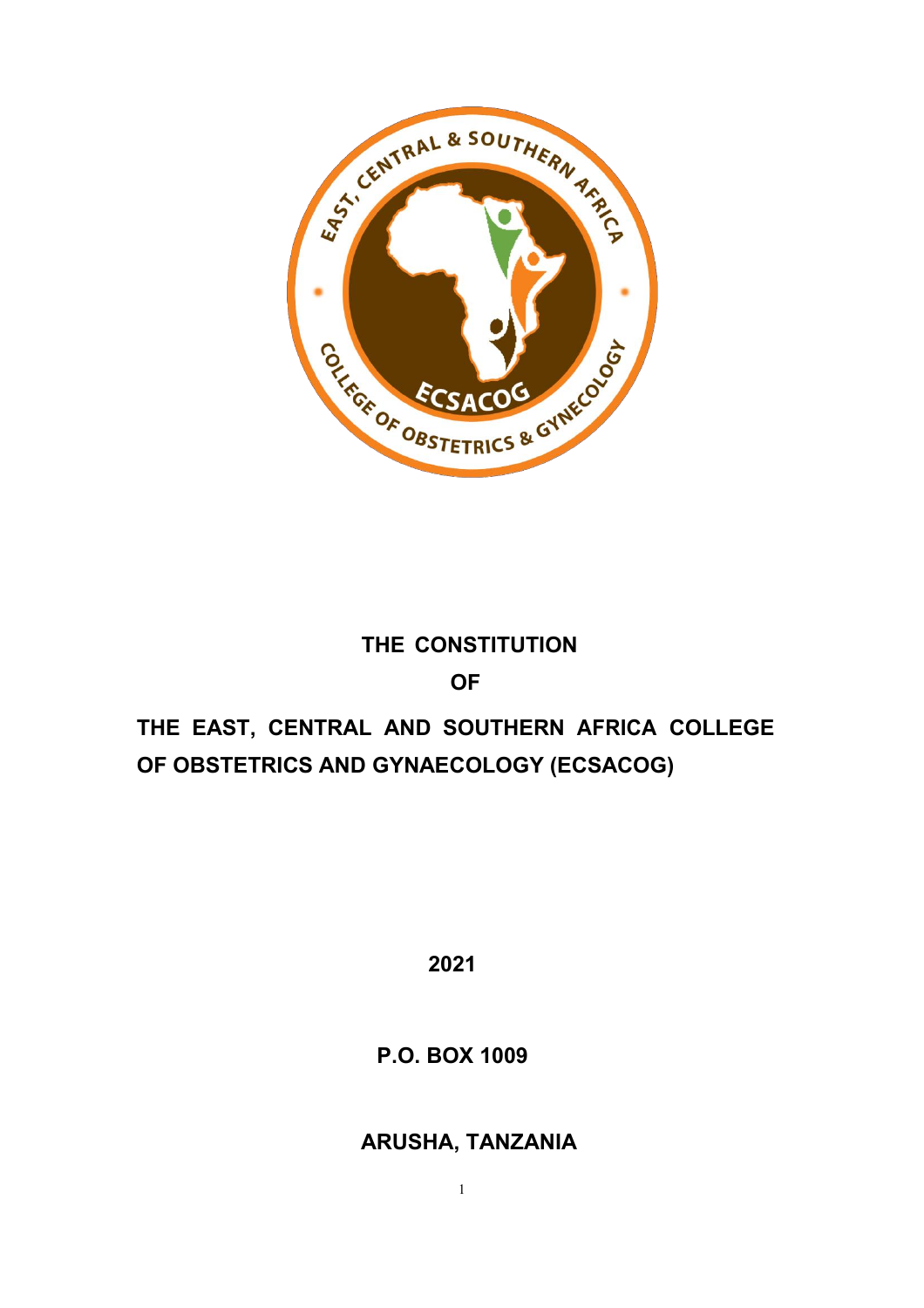#### **INTERPRETATIONS:**

**For purposes of this Constitution,**

**"College" means East, Central and Southern Africa College of Obstetrics and Gynaecology.**

**"Council" means the council of the East, Central and Southern Africa**

**College of Obstetrics and Gynaecology.**

**"Fellow" means a fellow of the East, Central and Southern Africa College of**

**Obstetrics and Gynaecology.**

**"Region" means that area of Africa North and South of the equator falling under the East, Central and Southern Africa with its neighbouring islands.**

**"Gynaecologist" means a physician who specializes in the care, diagnosis, and treatment of disorders of the female reproductive system.**

**"Obstetrician" means a physician who is qualified to practice in obstetrics. "Obstetrics" means the field of study concentrated on pregnancy childbirth, and the postpartum period.**

**"Gynaecology" means the medical practice dealing with the health of the female reproductive system**

**In this Constitution words importing the masculine gender shall be construed to include the feminine gender**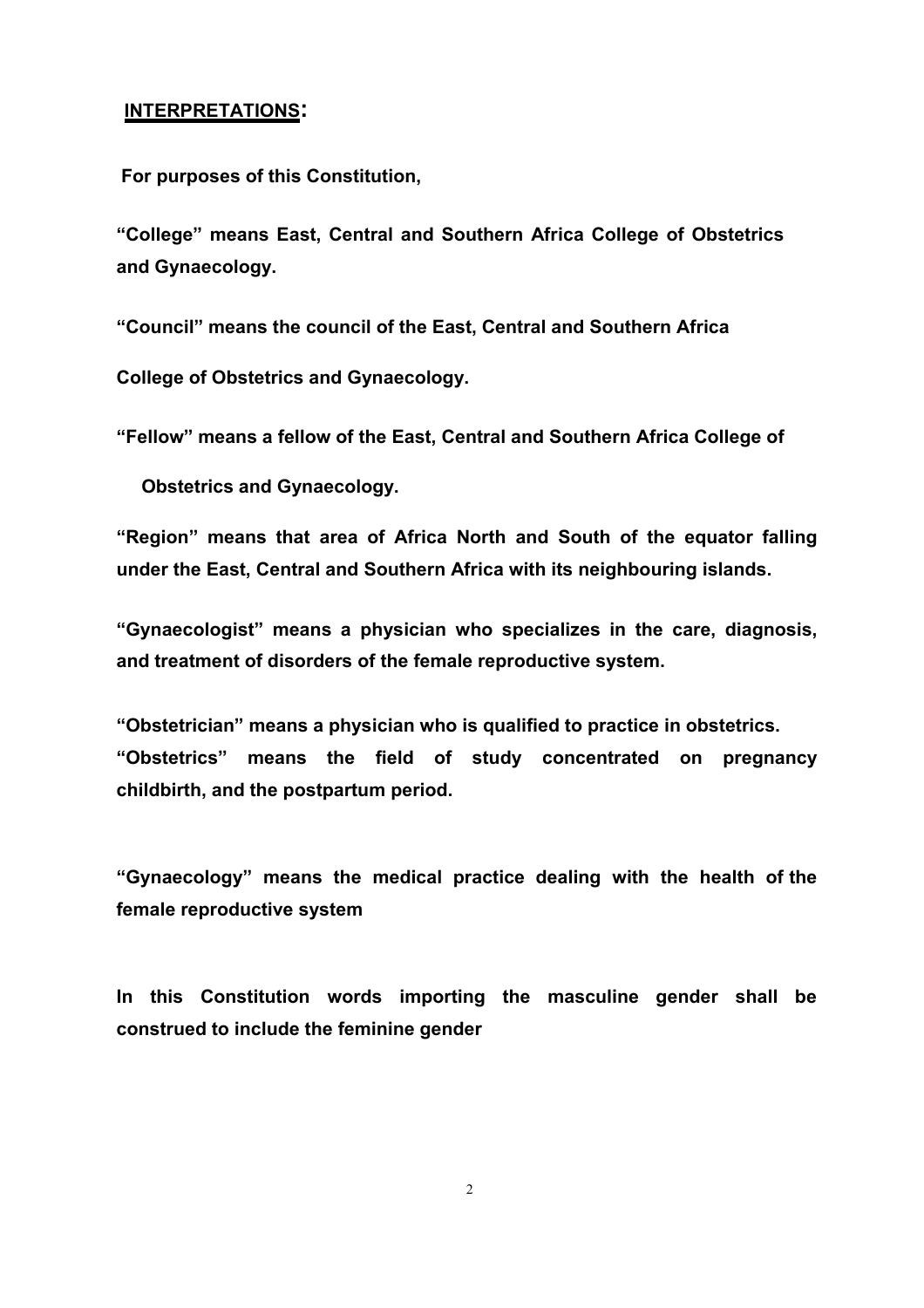## **CHAPTER ONE**

## **THE CONSTITUTION**

## **OF**

# **THE EAST, CENTRAL AND SOUTHERN AFRICA COLLEGE OF OBSTETRICS AND GYNAECOLOGY (ECSACOG)**

## **PREAMBLE:**

WE, the Obstetricians and Gynaecologists of East, Central and Southern Africa, have firmly and solemnly resolved to establish in our region a college founded on the principles of excellence and ethical practice.

## **ARTICLES**

### **ARTICLE 1.0 NAME AND MBLEM**

**1.1.** The name of the organization shall be the "East, Central and Southern Africa College of Obstetrics and Gynaecology and be also known by the acronym "ECSACOG" hereinafter referred to as the "College",

**1.2.** The Emblem of the College shall be the logo of "ECSACOG" founded in

2017. The cover page shall use ECSACOG colours, as designed by the Council.

## **ARTICLE 2.0 THE VISION**

A reference body for Reproductive Maternal and Newborn Health in the region of East, Central and Southern Africa and beyond.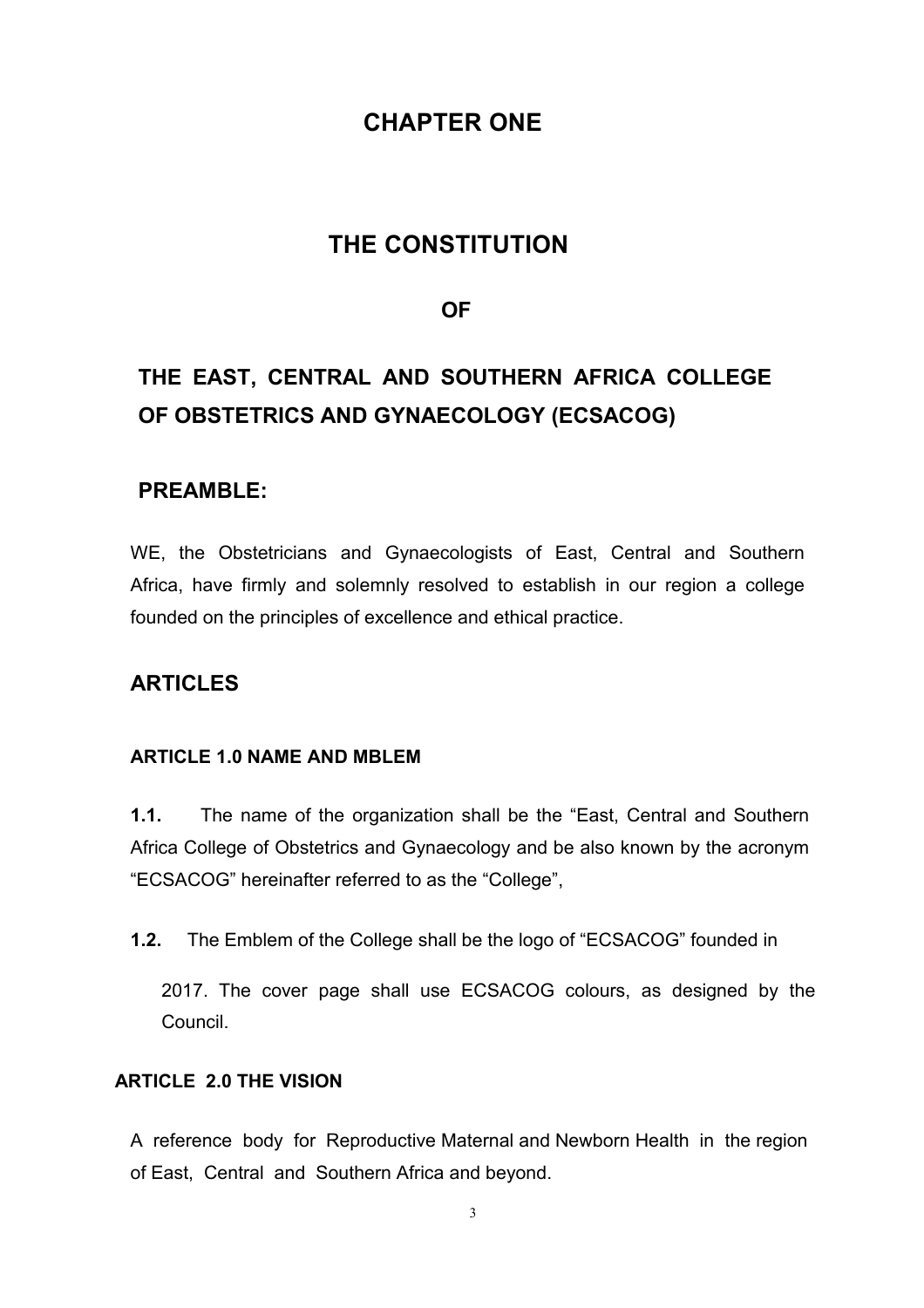#### **ARTICLE 3.0 THE MISSION**

To be a lead organisation for clinical excellence in reproductive health in the region of East, Central and Southern Africa and beyond, and a platform for shared experiences and skills transfer

#### **ARTICLE 4.0 AFFILIATIONS**

**4.1.** The College encourages the establishment of National Obstetrical and Gynaecological Associations and Societies in the constituent member countries and these bodies shall be affiliate corporate bodies of the College.

**4.2**. All Countries in East, Central and Southern Africa are eligible for constituent membership.

**4.3**. The College shall be a constituent college of the East, Central and

Southern Africa College of Health Sciences.

**4.4**. A country can become a constituent member only when the Fellows and Members of the College resident in that country show adequate interest in the activities of the College and request constituent country membership status. **4.5**. Any country in the region may have resident Fellows and Members of the College. Such Fellows and Members shall appear under the umbrella of one of the constituent member countries through which they pay their dues to the College

**4.6**. Council at its discretion may then recommend to the Annual General

Meeting constituent member status for that country.

**4.7**. Once accepted the country shall pay a country membership entry fee as determined by Council.

#### **ARTICLE 5.0 OBJECTIVES**

The objectives, for which the College is established, are: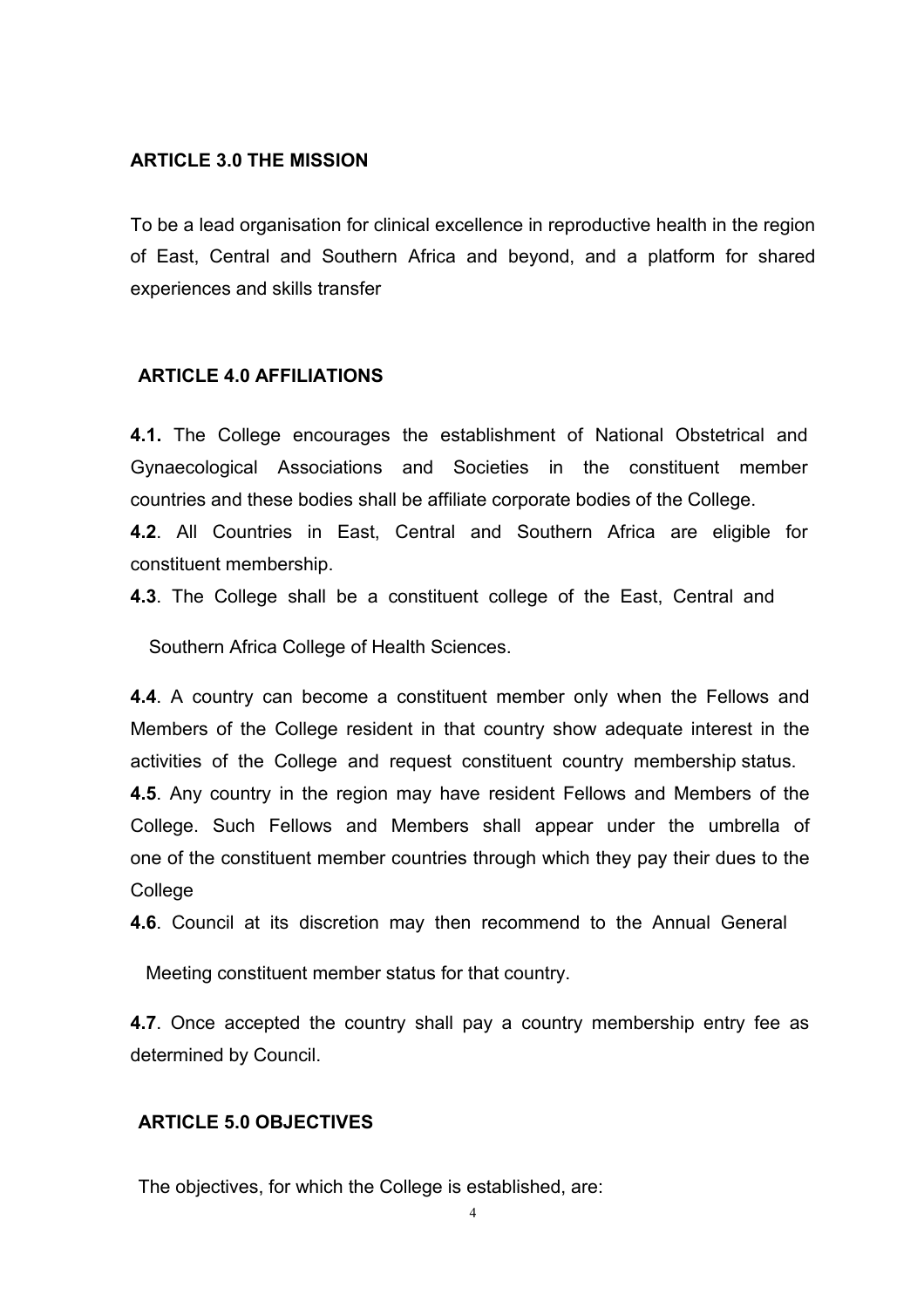5.1 To foster intellectual inquiry and critical thinking preparing graduates who will serve as effective, ethical and engaged fellows, through advancement of creative research, innovation, and creativity in solutions to regional RMNH problems.

5.2 To extend knowledge through innovative educational programs in which students and emerging scholars are mentored to realize their highest potential and assume roles of leadership, responsibility, and service to society.

5.3 To apply knowledge through local and global engagement that will improve quality of life and enhance the good health of the people of the region

5.4 To promote, organize and conduct postgraduate education and training in Obstetrics and Gynaecology and related specialties and allied disciplines and to promote the highest level of skills, attitudes and proficiency in their practice.

5.5 To promote and encourage research in Obstetrics and Gynaecology and allied arts and sciences

#### **ARTICLE 6 Membership and Fellowship**

For the purpose of registration and in general, unless and until otherwise lawfully determined, the number of Fellows, Members, Associate Members and Affiliate Members of the College shall be unlimited.

### **Section 6.1 FELLOWS [FCOG]**

The College shall comprise the following categories of Fellows:

#### **6.1.1. FOUNDING FELLOWS**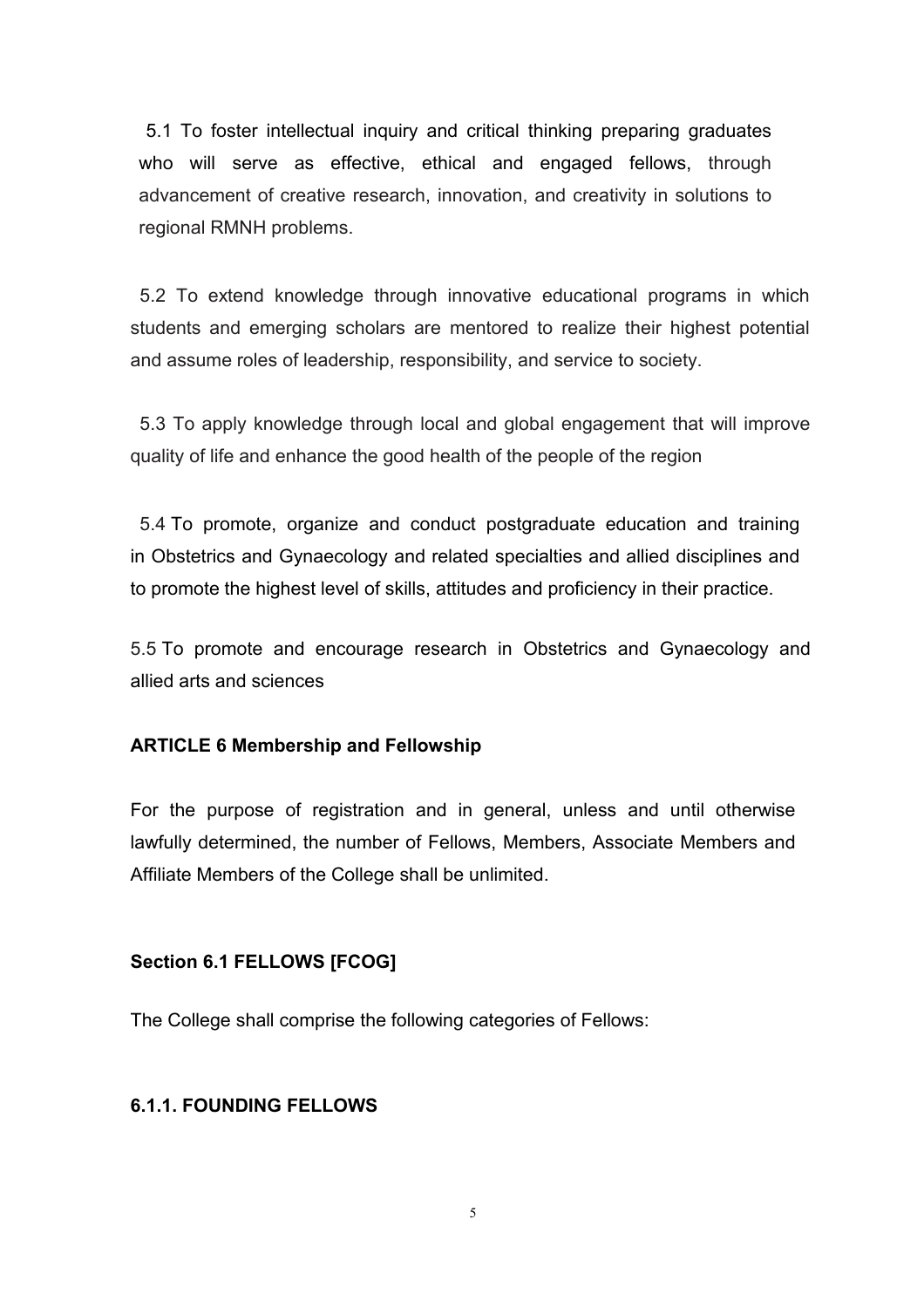They shall be persons who were admitted as Fellows of the College on its inauguration and who possess qualifications entitling them to be registered in Obstetrics and Gynaecology.

#### **6.1.2. ORDINARY FELLOWS**

They shall be Medical Practitioners who have satisfactorily completed their Postgraduate Training and have passed the prescribed examinations in Obstetrics and Gynaecology and related specialties of the College and practiced for five years or more, or have been awarded a Fellowship by election, having satisfied the Council of the College that they possess qualifications entitling them to be Fellows of the College

#### **6.1.3. HONORARY FELLOWS**

They shall be professionals of high distinction in the Medical Professions and such other eminent persons, whether or not members of the medical profession, as the College may in its absolute discretion decide to honour.

#### **6.1.4. OVERSEAS FELLOWS**

They shall be Obstetrics and Gynaecology specialists practicing outside the constituent member countries of the College.

(i) Obstetrics and Gynaecology specialists working on contracts in the constituent member countries of the College shall be eligible to local Fellowship if they meet the election criteria and shall apply for fellowship through the respective country representative.

(ii) On completion of their local contracts shall revert to Overseas Fellow status if they wish to maintain their Fellowship of the College.

#### **Section 6.2 MEMBERS**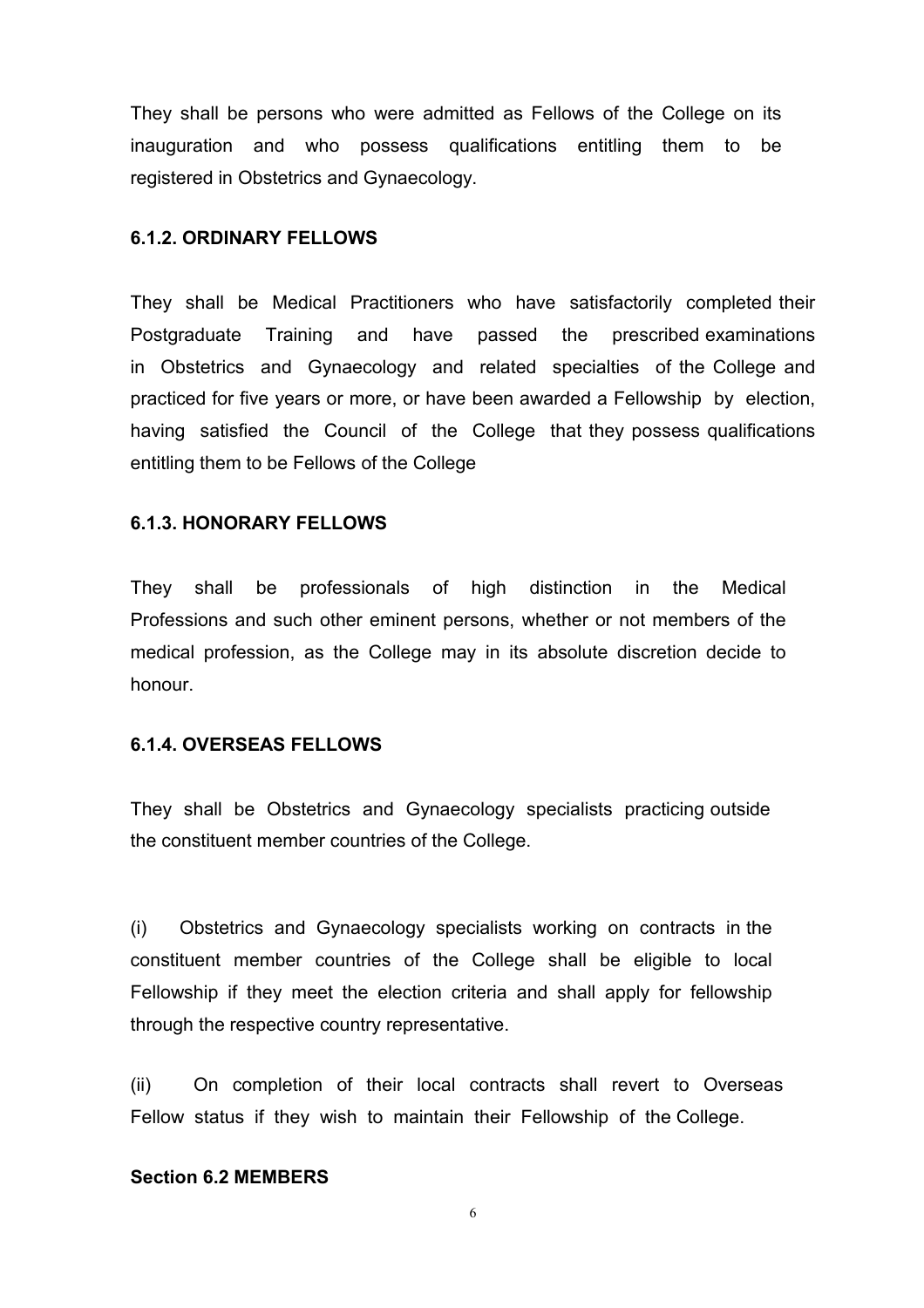The College shall comprise the following categories of Members:

#### **6.2.1 MEMBER-Specialist**

They shall be Medical Specialists who have satisfactorily completed their specialist Obstetrics and Gynaecology Training in Institutions other than the College and elected into Membership having satisfied the Council of the College that they possess qualifications entitling them to be Member-Specialists of the College.

#### **6.2.2 MEMBERS**

They shall be Medical Practitioners who have satisfactorily completed their basic Obstetrics and Gynaecology Training and have passed the prescribed membership examinations in Obstetrics and Gynaecology and related specialties of the College. After five years post qualification they become Fellows upon application to the Council

#### **6.2.3 ASSOCIATE MEMBERS**

They shall be Medical Practitioners who have commenced their post-graduate training in Obstetrics and Gynaecology, or allied professions. Candidates for admission as Associate Members shall be proposed and seconded by Fellows of the College in writing on prescribed forms and accompanied by supporting letters from the proposer and seconder. The Council of the College shall carry out election of Associate Members.

#### **6.2.4 AFFILIATE MEMBERS**

They shall be health professionals who have made such a contribution to the practice of Obstetrics and Gynaecology as the Council of the College may deem acceptable.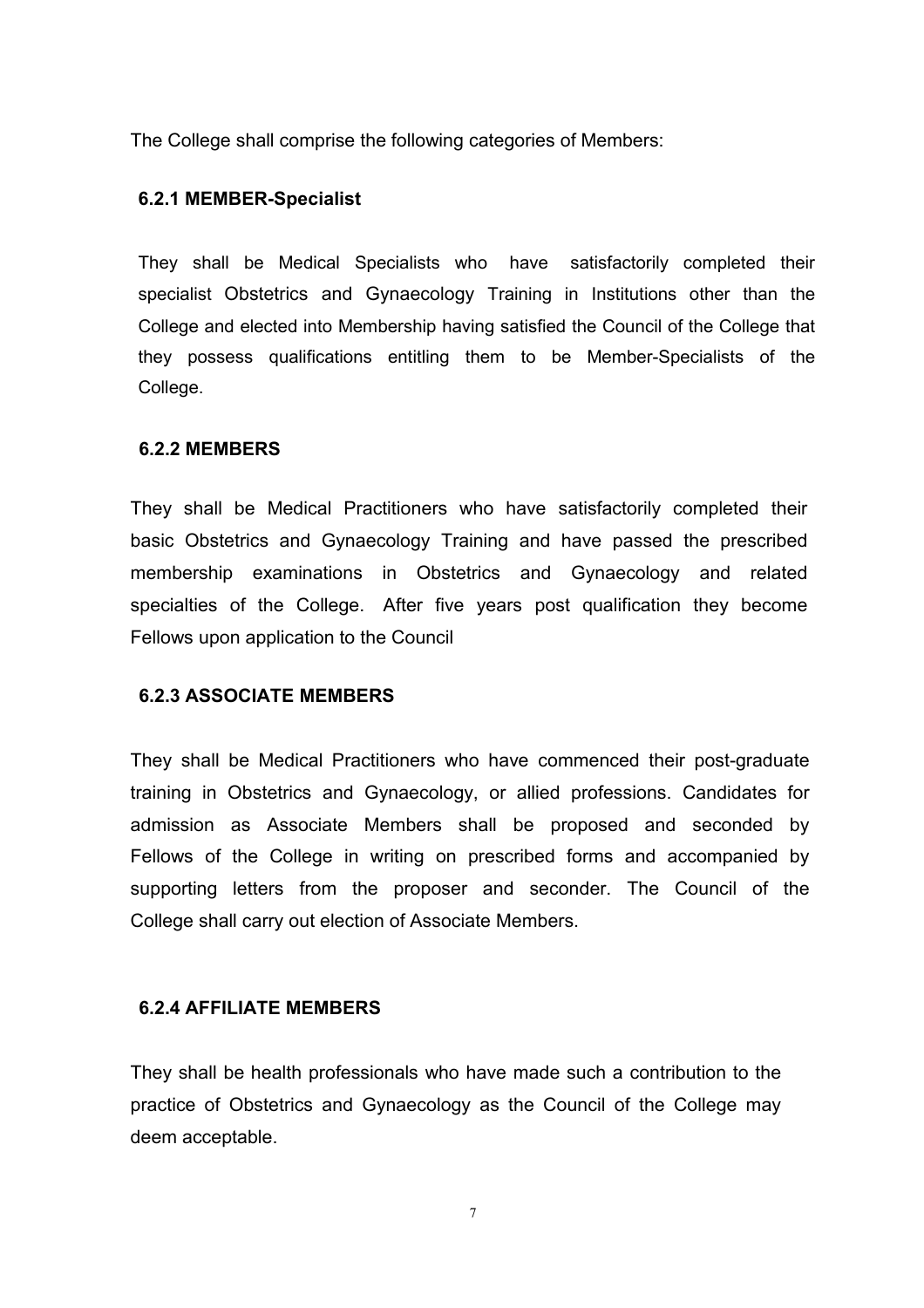## **Section 6.3 ELECTION OF FELLOWS AND MEMBERS**

6.3.1 All elections to membership of the College shall be by the Council of the

College.

6.3.2 An individual seeking election to Fellowship of the College shall be proposed and seconded by two fully paid-up Fellows in good standing with the College.

6.3.3 All criteria categorically stipulated in the by-laws for eligibility of membership or fellowship must be fulfilled.

## **Section 6.4 REGISTER OF FELLOWS AND MEMBERS**

6.4.1 A register shall be kept of names and addresses of all Fellows and Members of the College and their email and telephone numbers.

6.4.2 Subject to the Articles and By-laws of the College, the Council shall have the power to remove the name of any individual from the register, provided that no name shall be removed there from, except pursuant to a resolution passed by a majority of at least two thirds of the whole number of Members of the Council and that at least twenty-eight days' notice of the meeting and this purpose be sent to the Fellow whose name it is proposed to remove.

## **Section 6.5 STATUS, RIGHTS, DUTIES AND OBLIGATIONS APPLICABLE TO ALL FELLOWS AND MEMBERS**

6.5.1 Persons qualified in accordance with the Articles, By-laws or Regulations of this constitution may, if the Council deem fit, be admitted as Fellows or Members of the College after paying such registration fees and signing such declaration as may be prescribed from time to time.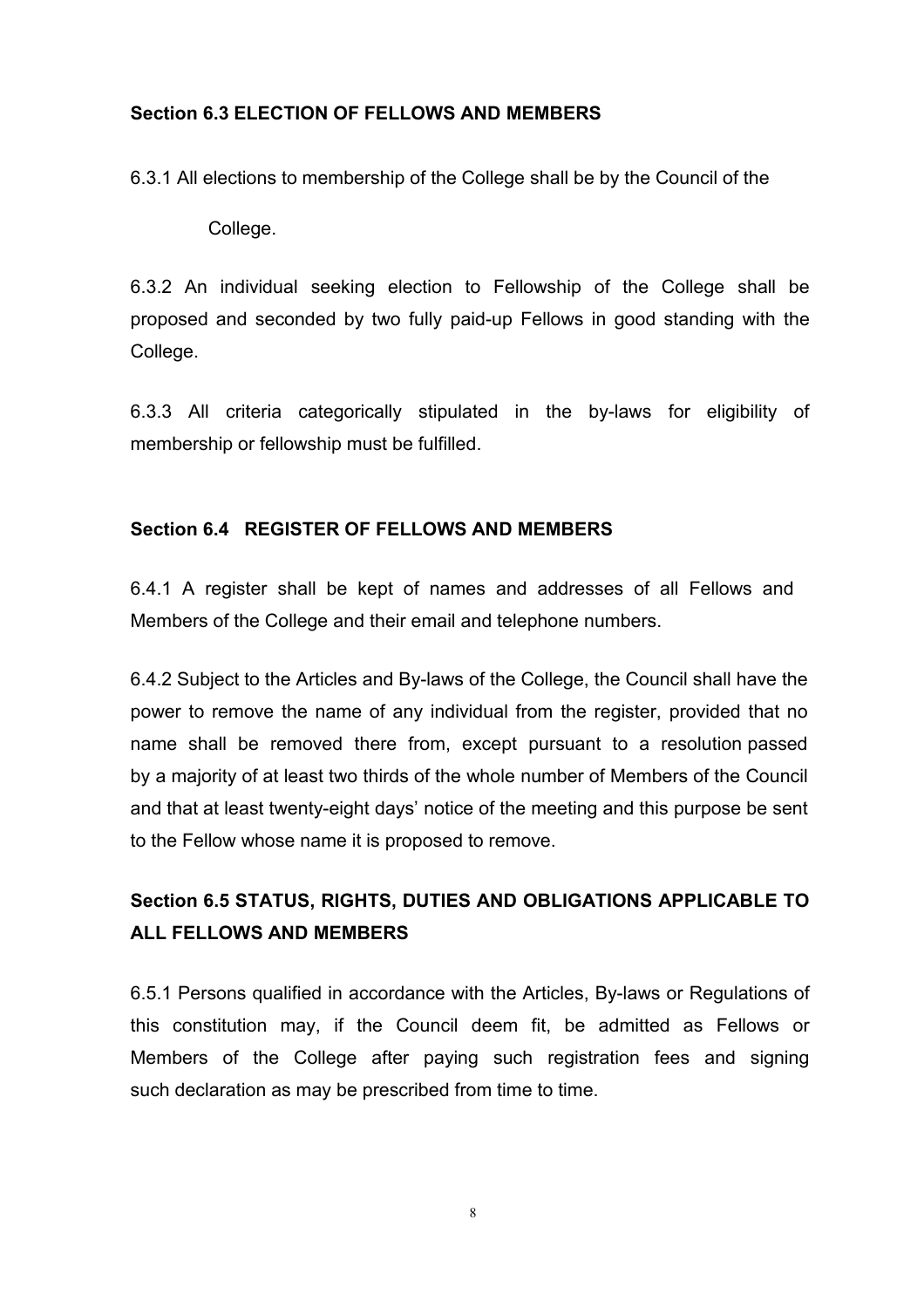6.5.2 With the exception of Honorary Fellows, all Fellows and Members shall pay such annual subscriptions as shall be prescribed by Council from time to time.

6.5.3 Fellows who attain the age of 65 years or are retired from practice may apply to Council for a waiver of the annual subscription.

6.5.4 All Fellows shall enjoy full rights, benefits and other privileges, as may from time to time be declared by the Council and shall be subject, mutatis mutandis, to the obligations and burdens howsoever from time to time declared by the Council. Overseas Fellows are however not eligible to hold office of the College.

6.5.5 All Members and their subcategories shall enjoy full rights, benefits and other privileges, as may from time to time be declared by the Council and shall be subject, mutatis mutandis, to the obligations and burdens howsoever from time to time declared by the Council. They shall however not be eligible to vote and to be voted for atany meeting of the College.

## **Section 6.6 PRIVILEGES DEPENDENT ON PAYMENT OF REGISTRATION FEES AND SUBSCRIPTIONS**

6.6.1 No Fellow or Member shall enjoy any of the privileges of fellowship unless they have paid their registration fees and until they have paid their annual subscriptions and arrears thereof (if any) and have fulfilled such other requirements as may be laid down or provided for in these clauses.

6.6.2 Fellows shall consequently not be capable of exercising their respective voting rights unless they have paid all annual subscriptions due from them.

#### **Section 6.7 LIST OF DEFAULTERS**

6.7.1 The Council shall from time to time cause a list to be published of persons who are in default under section 6.5 and section 6.6 and who are thus not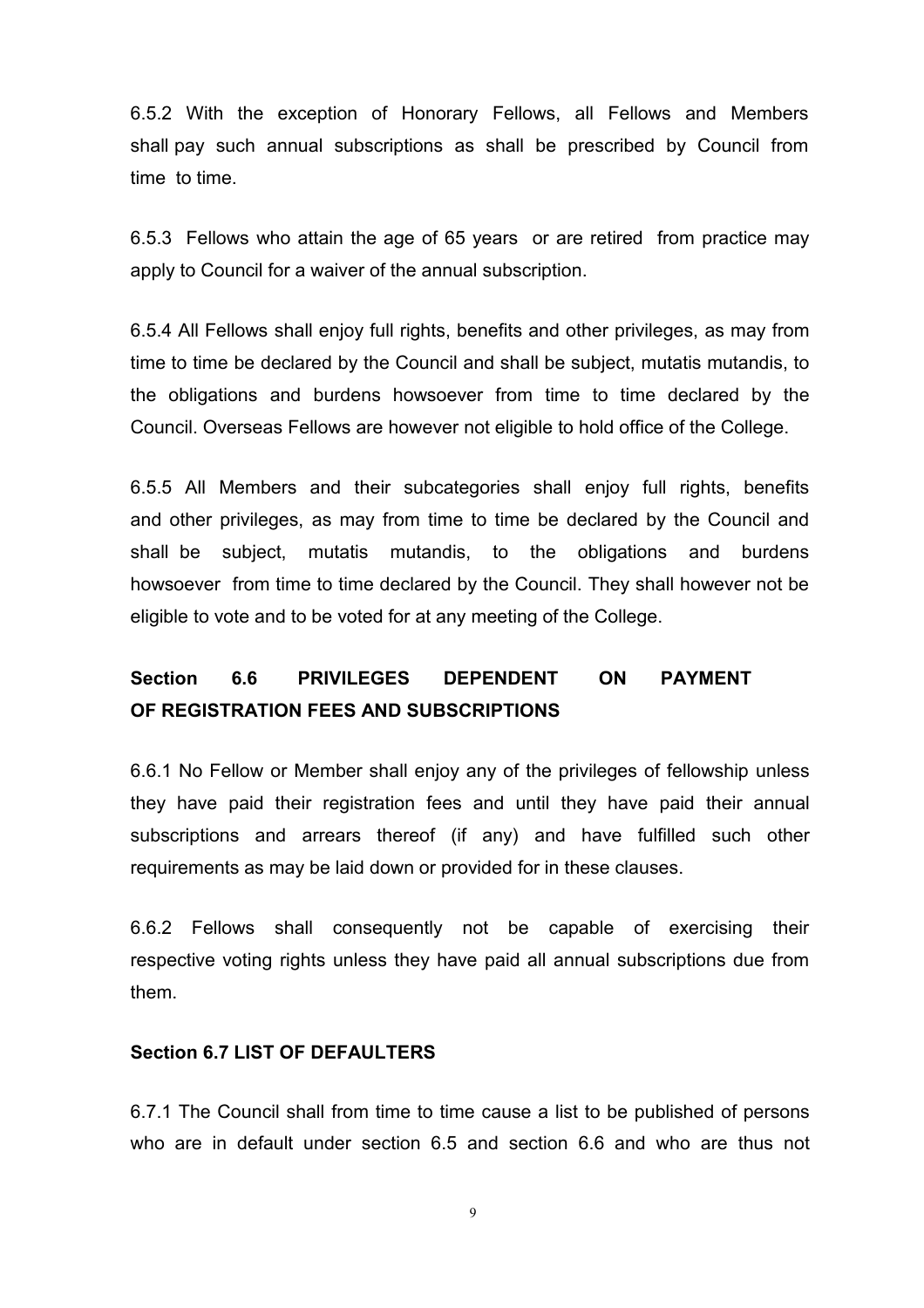entitled to exercise their rights and privileges therein referred. The anniversary for subscription shall be end of June in the calendar year

6.7.2 Any Member or Fellow who has failed to pay his dues for a period of two consecutive years shall be subject to review of his membership by the Council. If the said Council determines that such member should be dropped from membership, then he shall be given a written notice that he will be dropped from membership unless his account is paid in full within six (6) months of the mailing of the said notice which shall be sent by electronic mail or through the respective country representative.

6.7.3 A Fellow or member failing to pay in full his dues within the given six- month (6) period shall be automatically dropped from membership.

6.7.4 The Council shall be empowered in its discretion upon payment of all outstanding amounts due to the College, to reinstate a Fellow or member as the case may be, any person who has ceased to be one by reason of the provision of this rule

## **Section 6.8 CESSATION OR TERMINATION OF FELLOWSHIP OR MEMBERSHIP**

6.8.1 A Fellow or Member as categorized in section 6.3 hall cease to be a a component and a component of the set of the set of the set of the set of the set of the set of the set of

Fellow or Member under the following circumstances:

- (i) If by notice in writing to the College one resigns.
- (ii) If one voluntarily relinquishes Membership/Fellowship they may be reinstated without arrears upon payment of the annual subscription
- (iii) If one's name is erased from the register of the Medical Regulatory body in any of the member Countries.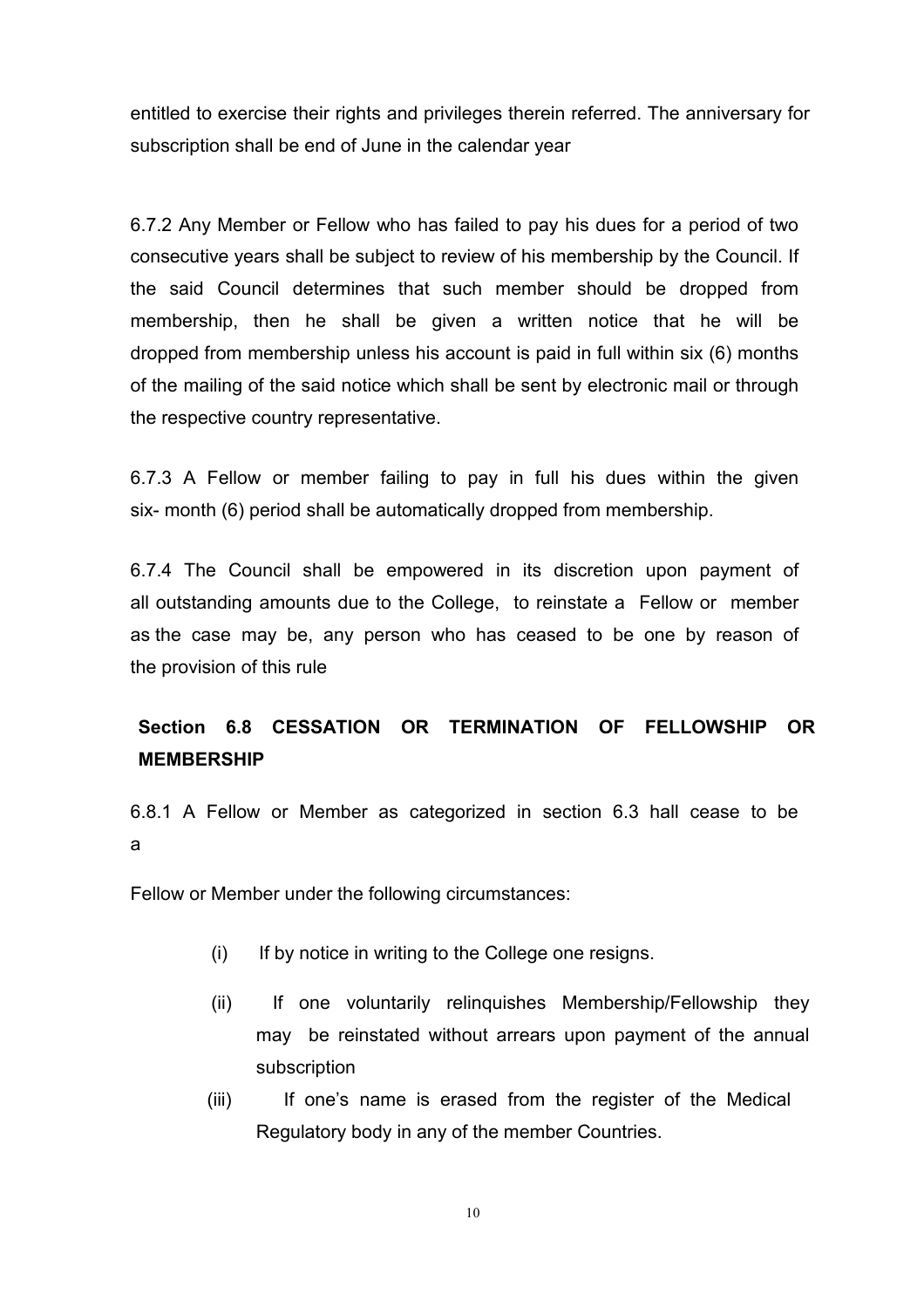- (iii) If by resolution of the Council, passed by a majority of at least two thirds of the Fellows of the Council present – being not less than one fourth of the full Council – one's Fellowship or Membership be terminated provided that all the Articles and By-laws of the College regarding removal from the College Register are fully complied with.
- (iv) When Fellows or Members have defaulted as in section 6.7.2 above.

6.8.2 Any person who has ceased to be a Fellow or Member, as the case may be in terms of this Article, shall no longer be designated as such and shall cease both directly and indirectly, expressed or implied, to hold himself or herself as being a Foundation Fellow, Fellow, Honorary Fellow, Member, Associate Member or Affiliate Member as the case may be, and in case of his/her disregard of this provision, the College shall be entitled to apply to any court of law of competent jurisdiction for an appropriate interdict or injunction against that person with costs of the proceedings.

6.8.3 A person so striped of membership or fellowship shall cease using the designation (and any abbreviation thereof) to which he became entitled upon enrolment as a Fellow or Member as the case may be.

#### **ARTICLE 7.0 ORGANS OF THE COLLEGE**

#### **Section 7.1 THE COUNCIL**

There shall be a Council composed of Fellows of the College.

7.1.1 The Council shall consist of the President, Vice President, Secretary General, Assistant Secretary General, Treasurer, the three Chairmen of the College standing Committees elected under the terms of section 7.3 of this constitution, the Registrar, two Country Representatives from each of the constituent countries of the College, the Overseas Fellows' Representative, the Editor of the East Central and Southern African Journal of Obstetrics and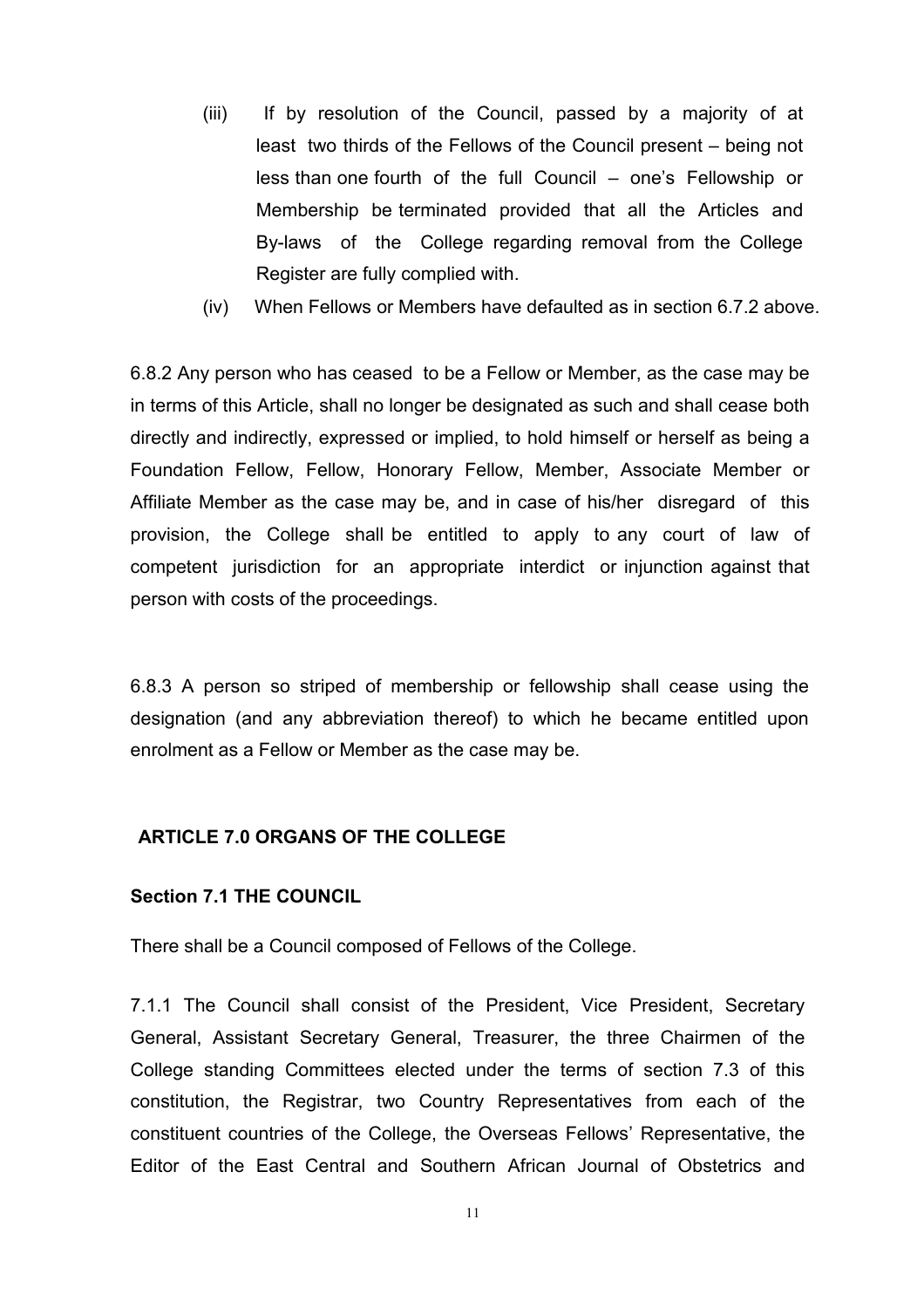Gynaecology and the immediate past President. The immediate past President shall however not hold any office of the Council.

7.1.2 The Council shall manage the affairs of the College through the Executive Committee (EC), Finance and General-Purpose Committee (FGPC), Examination and Credentials Committee (ECC) and the Education, Scientific and Research Committee (ESRC).

## **7.1.3 DUTIES AND OBLIGATIONS OF COUNTRY REPRESENTATIVES**

Each constituent member country shall be represented in Council by a Fellow/Fellows duly elected by Fellows of the respective country and endorsed at the AGM. Overseas Fellows shall elect Fellow/Fellows to represent them in Council. They shall be members of the Council and responsible to the entire Council and college membership

7.1.3.1 Shall represent their countries on Council and carry out the duties that Council has assigned to them within Council, at their country level, and in liaison with the local country Obstetrics and Gynaecology association/society carry out duties on behalf of the College.

7.1.3.2Shall carry out all responsibilities as stipulated in the Corporate Governance document of the College and as determined by Council from time to time

7.1.3.3 Shall represent the College in their respective countries.

7.1.3.4 Shall bear the overall responsibility for the College affairs.

### **7.1.4 POWERS OF THE COUNCIL**

The Council shall−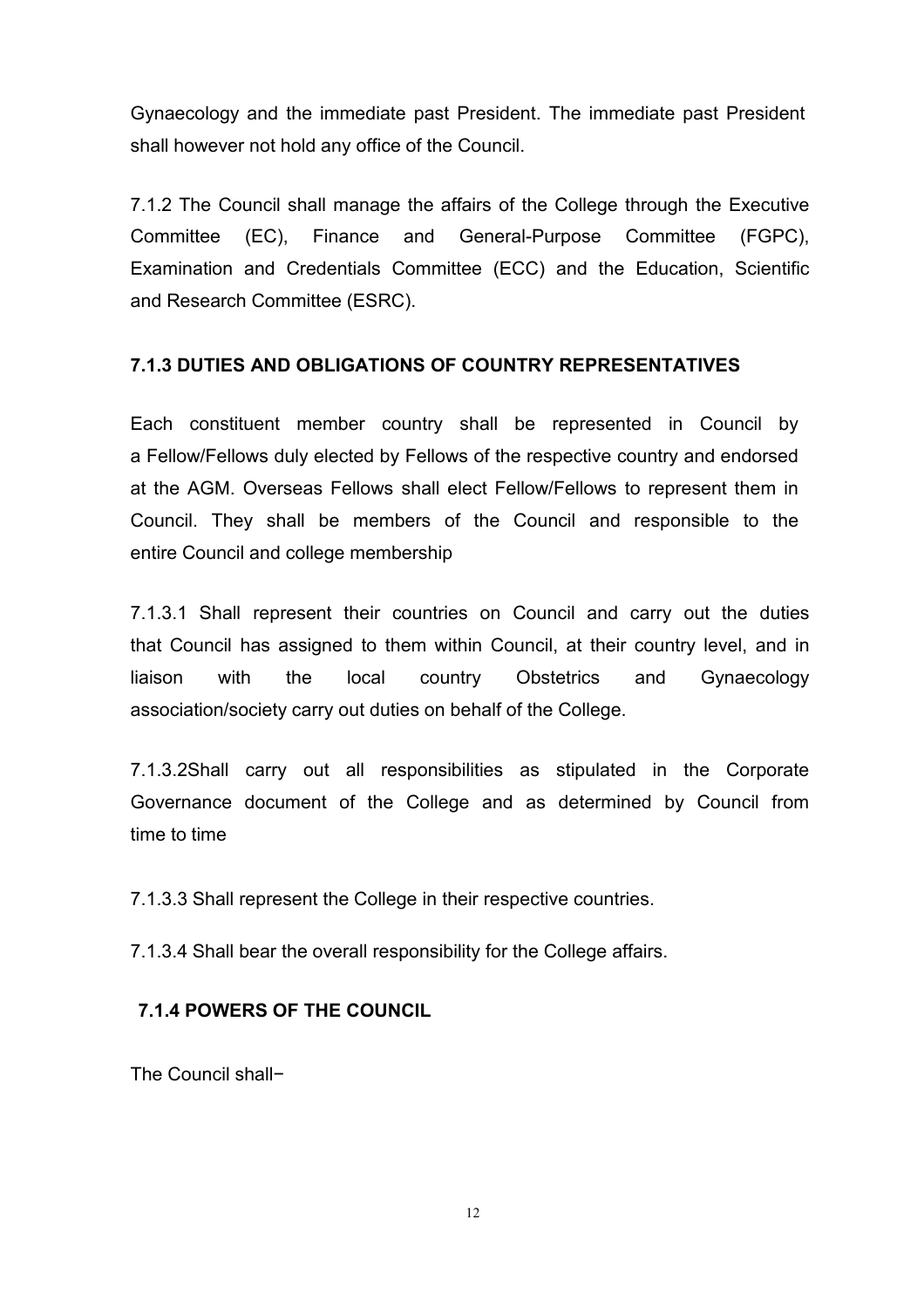7.1.4.1 Be responsible for the overall supervision and organization of the affairs of the College and shall be responsible for setting up committees and other appropriate bodies for consideration of the objectives of the College.

7.1.4.2 Conduct, participate in and appoint representatives or delegates to attend meetings, symposia and conferences of other bodies on Obstetrics, Gynaecology and Reproductive medicine or related discipline.

7.1.4.3 Appoint, remove, or suspend, salaried staff and to determine their duties and powers and fix their terms of service pursuant to the prevailing labor laws and regulations.

7.1.4.4 Set up and maintain a Central US \$ Bank account in the name of the College, through a bank account established for the College in Arusha at the ECSA-HC headquarters.

7.1.4.5 Present the Auditors' report and statement of Accounts thereof before the Annual General Meeting for consideration.

7.1.4.6 Acquire property for the College on such terms and conditions as the Council may think fit and to let, hypothecate or mortgage the same as may be deemed expedient in the interests of the College.

7.1.4.7 Raise funds for and on behalf of the College.

7.1.4.8 Accept any donations, endowment or bequest made to the College or for the purpose of any specific object and carry out trusts attached to such donation, endowment or bequest.

7.1.4.9 With the sanction of the Annual General Meeting, raise any loan or loans for the purpose of the College in any manner, upon any security including the pledge, mortgage or hypothecation of the Property of the College and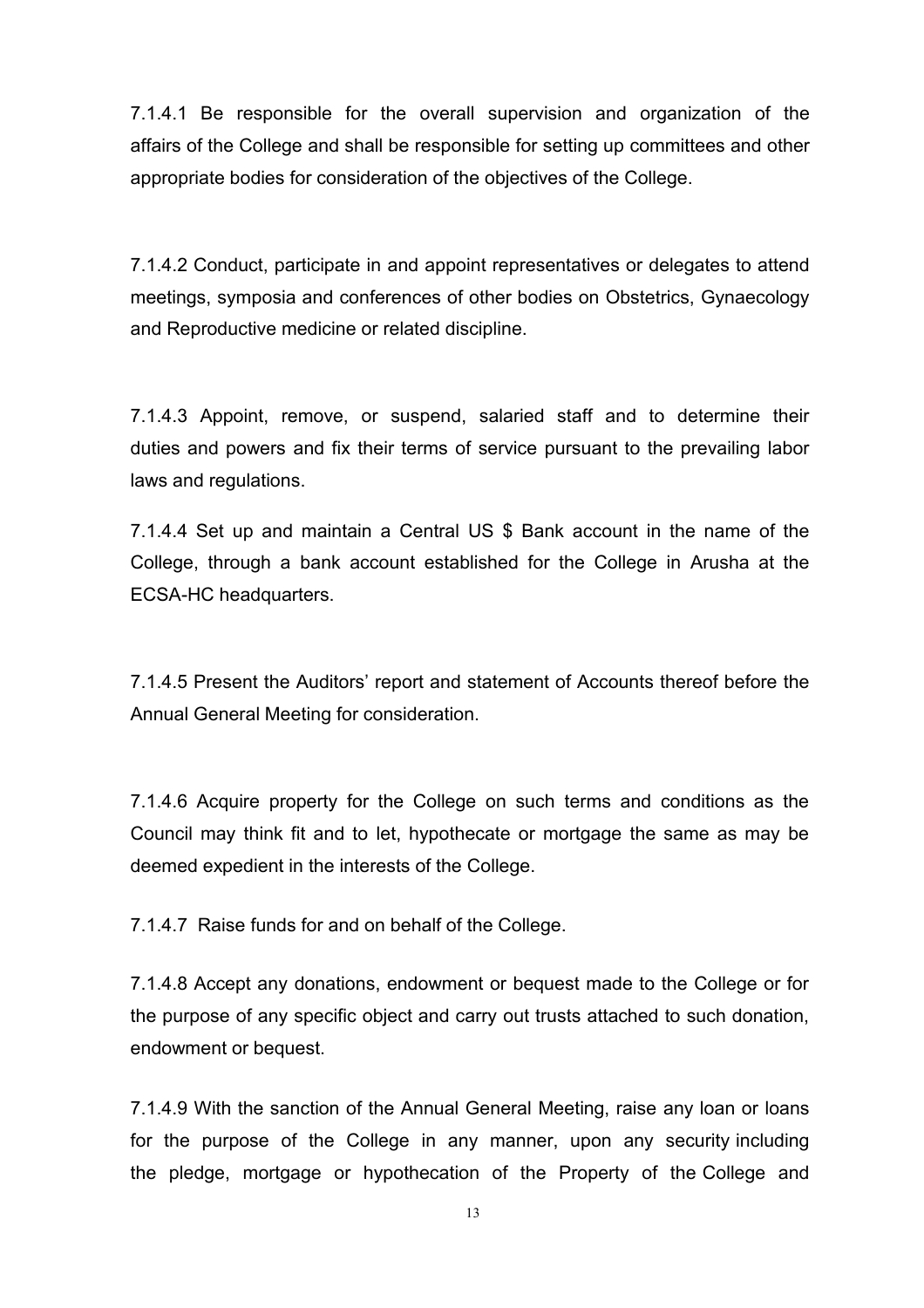on terms authorized by such a meeting and to issue any debentures or debenture stock or other security to secure the same.

7.1.4.10 Determine registration fees, Annual subscriptions and other fees and charges payable by the various classes of Fellows and Members of the College from time to time.

7.1.4.11 Print and publish any of the periodicals, circulars, journals, calendars as the Council may from time to time determine and copies thereof may be sold and distributed at such prices and on such terms as may from time to time be determined by the Council.

7.1.4.12 Subject to the provisions of the By-laws, the Council shall have power to appoint Examinations and Credentials Committee, Examining Panels, and other Committees deemed necessary, and to define the duties of such Committees and Examining Panels.

7.1.4.13 Authorize payment of out of pocket expenses to members of the Council and Committees and to Examiners and salaried staff when travelling on business for the College.

7.1.4.13 Make regulations for the management of the College or any other organ of its functions, provided that no regulation made shall conflict with these Articles or the By-laws and so no regulations shall be made under this power which would amount to such addition to or alteration of the Articles as could only be made legally by special resolution

7.1.4.14 Recommend to the Annual General Meeting alterations or amendments of the Articles, By-laws and/or regulations for regulating any matter pertaining to the admission to the College of Obstetricians and Gynecologists of any member or the election of any person to the Fellowship, Membership or other status of the College.

7.1.4.15 The Council shall appoint a Registrar of the College who shall be a prominent Fellow of the College. The Registrar shall hold office for a two-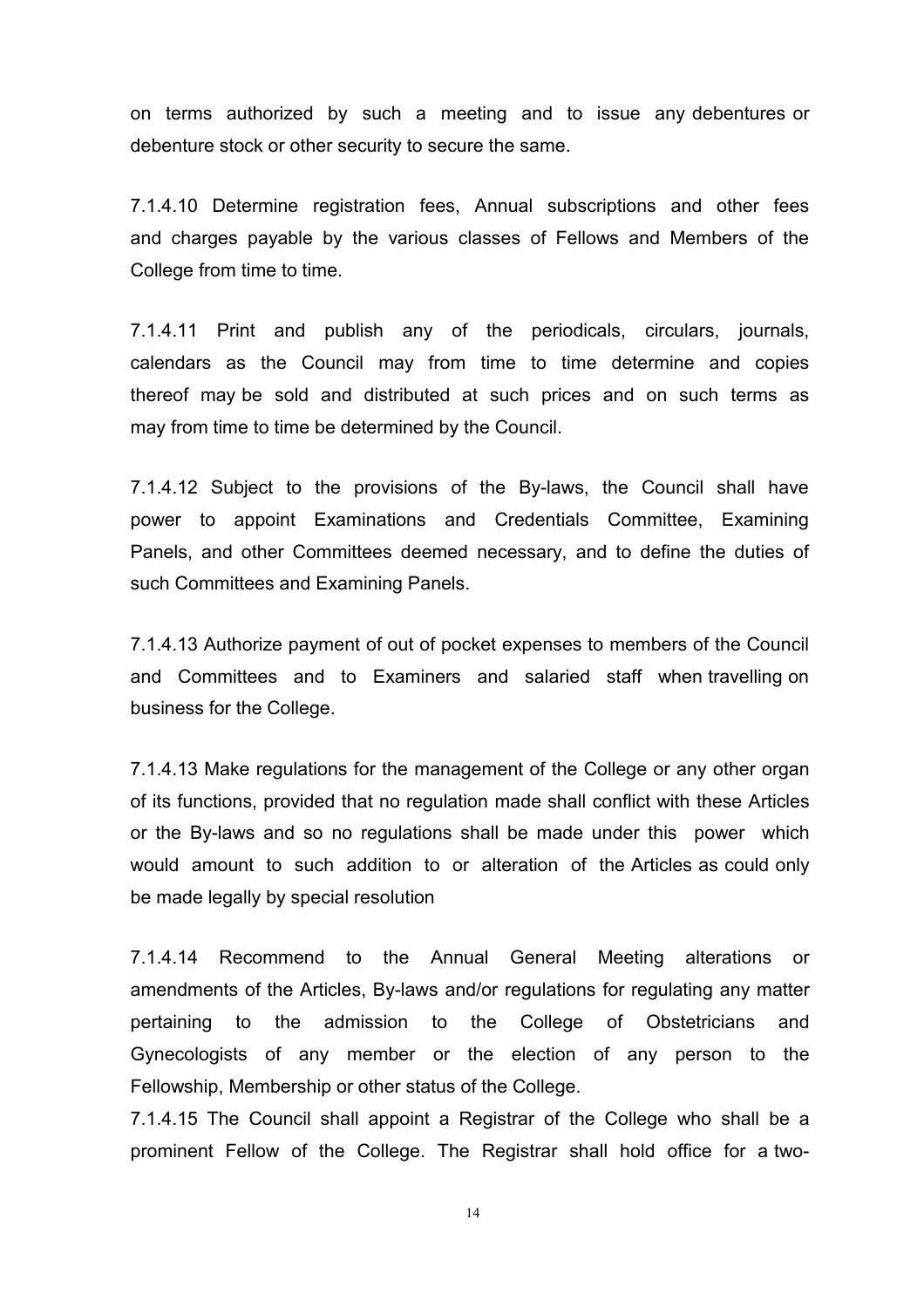year term and eligible to re-appointment, as the Council may deem necessary

#### **7.1.5 MEETINGS OF THE COUNCIL**

7.1.5.1 Meetings of the Council shall be held at least four times a year at such time and place as may, from time to time, be determined by the Council. In any given year, two of these shall be Pre-AGM and Post-AGM Council meetings.

7.1.5.2 Meetings of the Council shall be held in rotation in the constituent countries of the College.

7.1.5.3 The quorum shall be two thirds of the Council members for

Council meetings and Executive Committee meetings.

7.1.5.4 Meetings of the Council may be held physically online virtually through different convenient media or hybrid

7.1.5.5 The Secretary General shall convene an extraordinary meeting of the Council whenever requested to do so, in writing, by the President or by not less than one third of the Council Members. At any such extra-ordinary meeting, no business shall be transacted other than that for which the meeting was called unless with the unanimous consent of the Fellows present.

7.1.5.6 Questions arising at any Council meeting shall be decided by consensus wherever possible. Matters that cannot be decided by consensus may be decide by a majority of votes and, in case of an equality of votes, the Chairman of the meeting shall have a second or casting vote.

7.1.5.7 The President, or in his absence, the Vice President shall chair the meetings of the Council. If neither is present, the members shall elect one of their members to chair the meeting.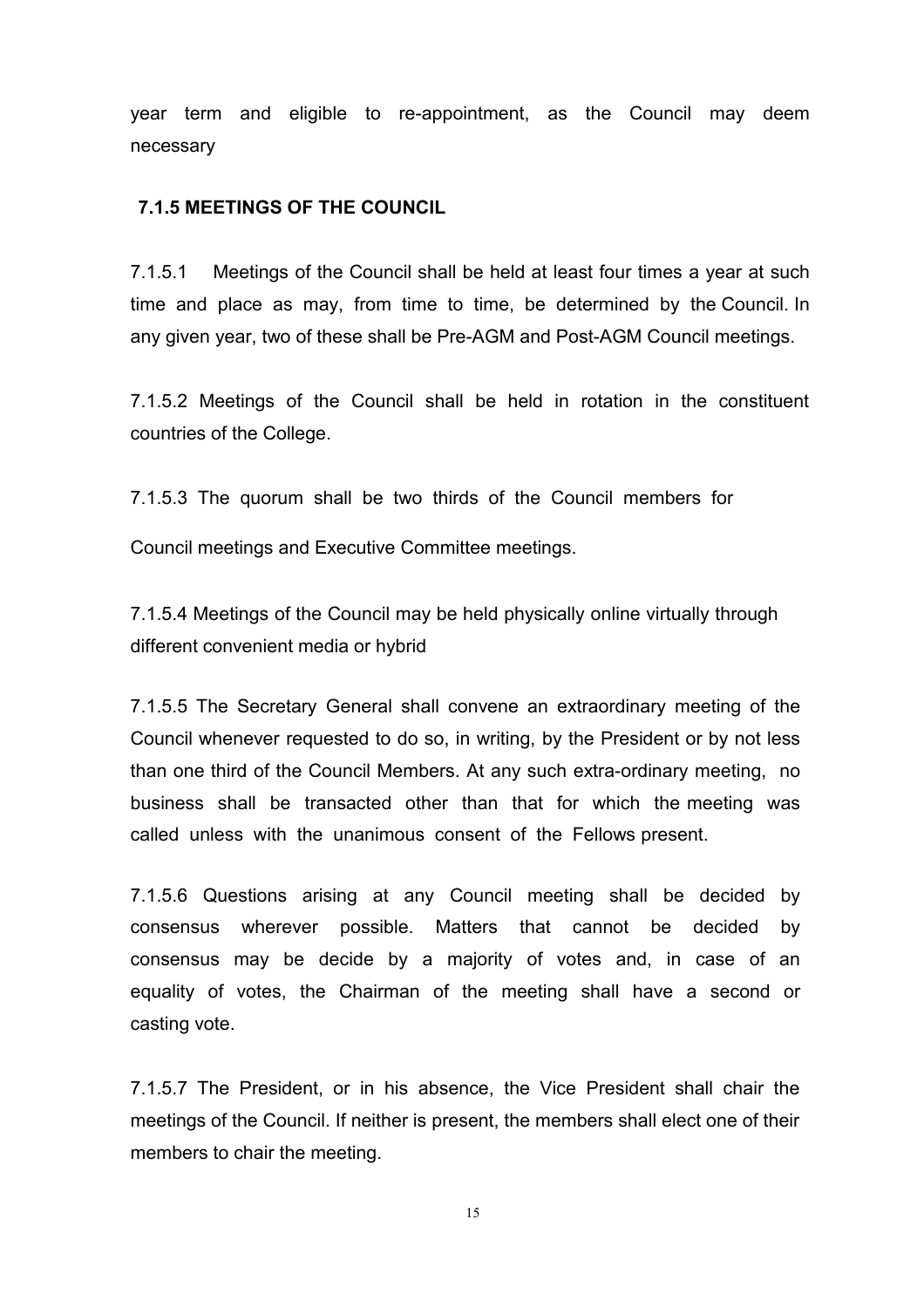7.1.5.8 The Chairman of the meeting shall direct the minutes of the meeting to be written consisting of each and every business transacted including:

7.1.5.9 The names of Members of the Council present at such meeting of the Council and of any Committee of the Council.

7.1.5.10 Appointments of Officers.

- 7.1.5.11 All orders or directives given by the Counciland Committees of the Cou ncil.
- 7.1.5.12 All resolutions and proceedings of meetings of the Council and Committees of the Council.

7.1.5.13 Any such minutes of any meeting of the Council or any Committee aforesaid of the College shall be signed by the Chairman of such meeting or by the Chairman of the next succeeding meeting and shall be receivable as *prima facie* evidence of the matters transacted in that meeting.

## **SECTION 7.2 THE EXECUTIVE COMMITTEE**

There shall be an Executive Committee of the College,

7.2.1 The Executive Committee shall consist of the President, Vice President, the Secretary General, Treasurer, the Chairman of each of the three standing Committees, the Registrar and co-opted Fellows as may be appointed by the elected Council Members.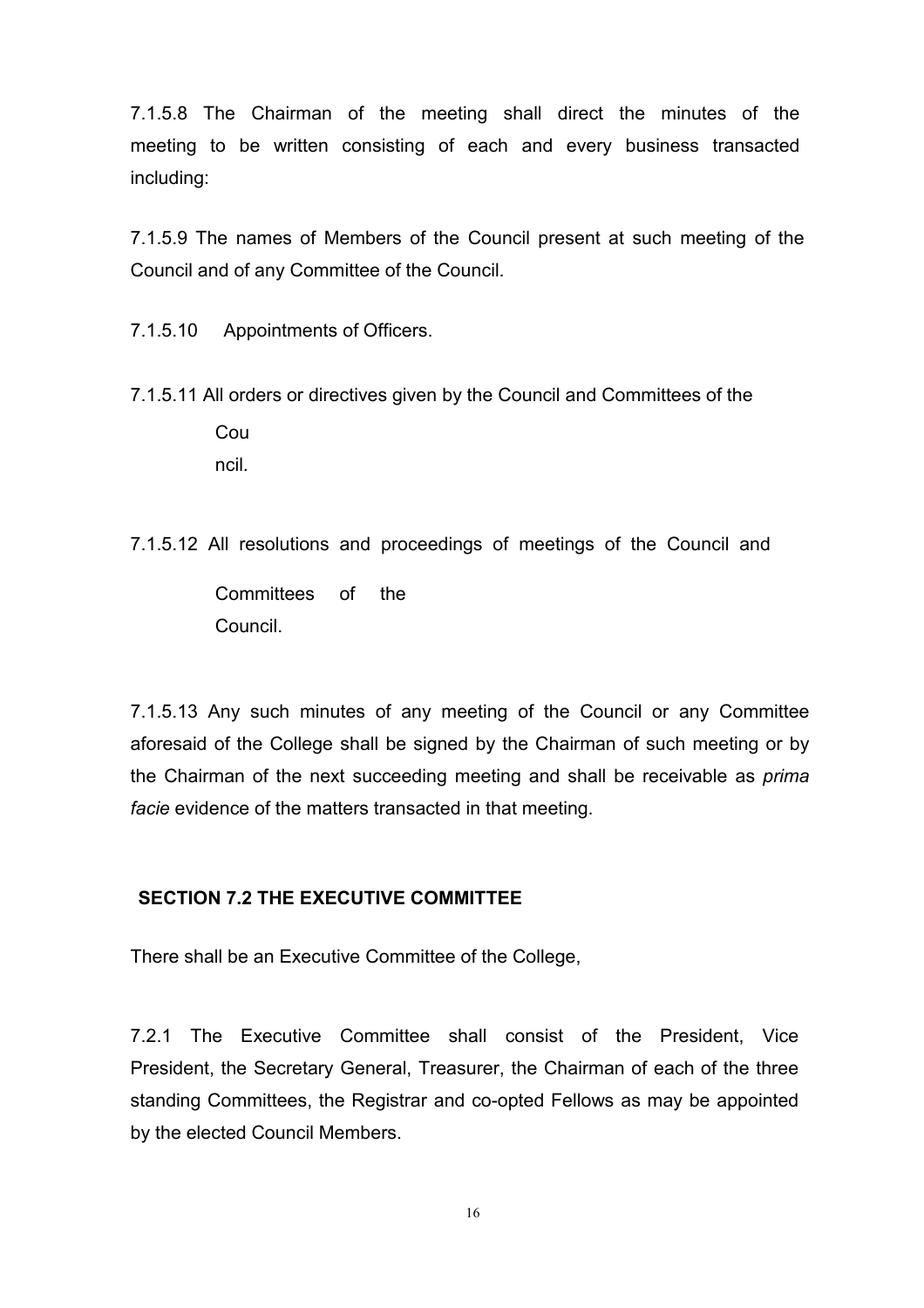7.2.2 The Executive Committee shall hold meetings before all scheduled Council meetings and whenever the need arises; however, in between meetings members of the Executive Committee shall keep in regular contact.

#### **7.2.3 POWERS AND DUTIES OF THE EXECUTIVE COMMITTEE**

7.2.3.1 The Executive Committee as constituted in section 7.2 item 7.2.1 of this Constitution shall report and is accountable to the Council

7.2.3.2 Shall act on behalf of Council between meetings and when addressing urgent situations

7.2.3.3 Make recommendations to Council on major commitments and advise the Council on decisions and College matters.

7.2.3.4Shall supervise the College Registrar as appointed in section 7.4

7.2.3.5 Shall oversee, support and provide leadership to the standing and other *ad-hoc* Committees, ensuring that objectives of the College are realized

7.2.3.6 Shall determine the agenda and give direction for the Council meetings and the Annual General Meeting

#### **Section 7.3 STANDING COMMITTEES**

The Council of the College shall have three standing Committees to facilitate achieving its objectives. Council can appoint additional standing and adhoc committees as necessary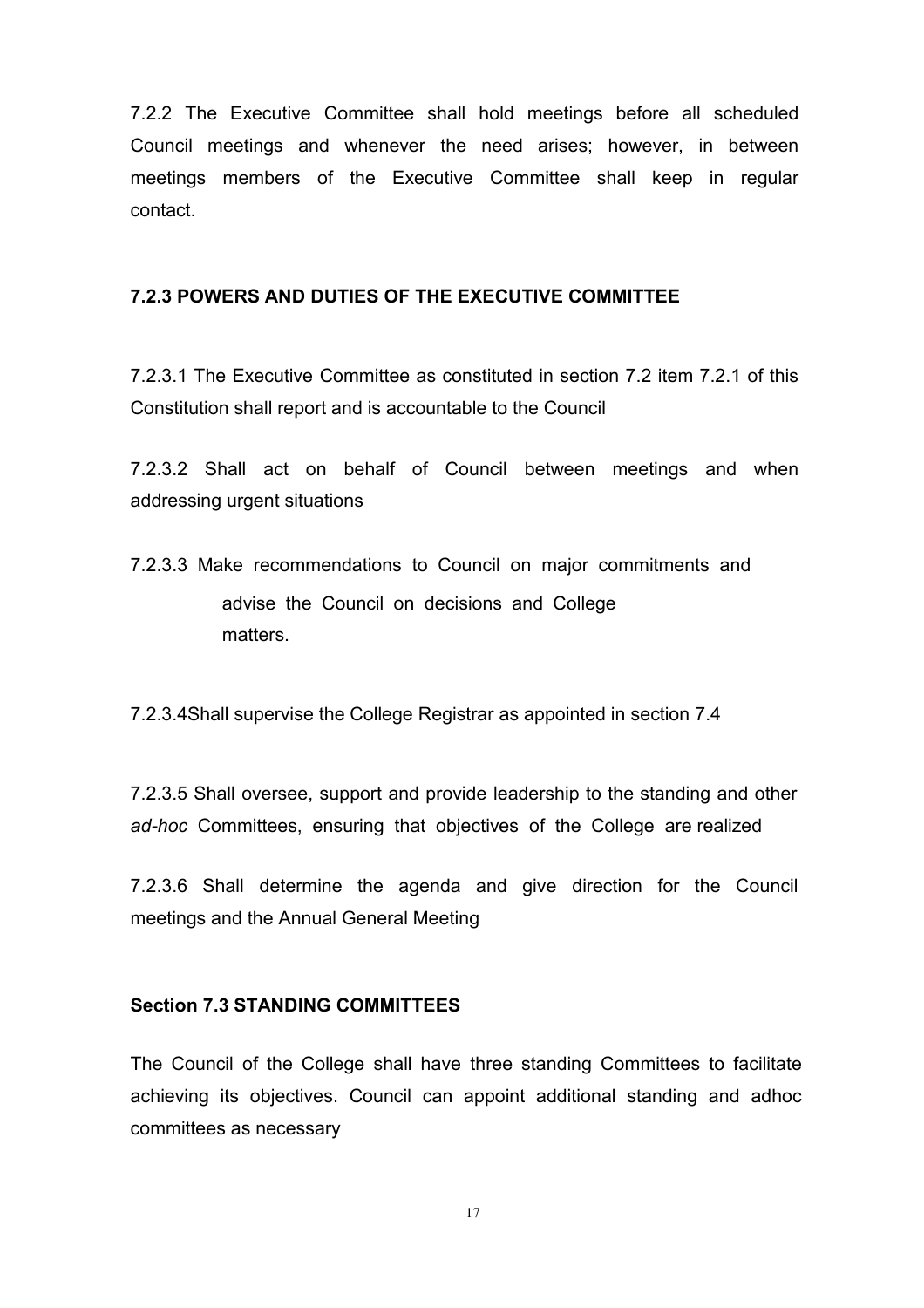## **7.3.1 EXAMINATION AND CREDENTIALS COMMITTEE (ECC)**

- i. The Examination and Credentials Committee shall consist of a Chairman, up to three members of the Council and a number of co-opted Fellows as may be deemed fit by the Council of the College.
- ii. The Committee shall meet regularly to organize examinations and to examine the credentials of all candidates, deal with other academic matters such as reciprocal arrangements, accreditation of hospitals, setting up of panels of examiners, election of Fellows and Members, and any other matters as directed by the Council

## **7.3.2 FINANCE AND GENERAL-PURPOSE COMMITTEE (FGPC)**

- i. The Finance and General-Purpose Committee shall consist of a chairman, the College Treasurer, the Registrar and up to three members of the Council and a number of co-opted Fellows as may be deemed fit by the Council of the College.
- ii. The Committee shall meet on a regular basis to deal with ordinary matters of routine business as directed by the Council, to raise funds for the College and to authorize expenditure.

### **7.3.3 EDUCATION, SCIENTIFIC AND RESEARCH COMMITTEE (ESRC)**

i. The Education, Scientific and Research Committee shall consist of a Chairman and up to three members of the Council and a number of co- opted Fellows as may be deemed fit by the Council of the College.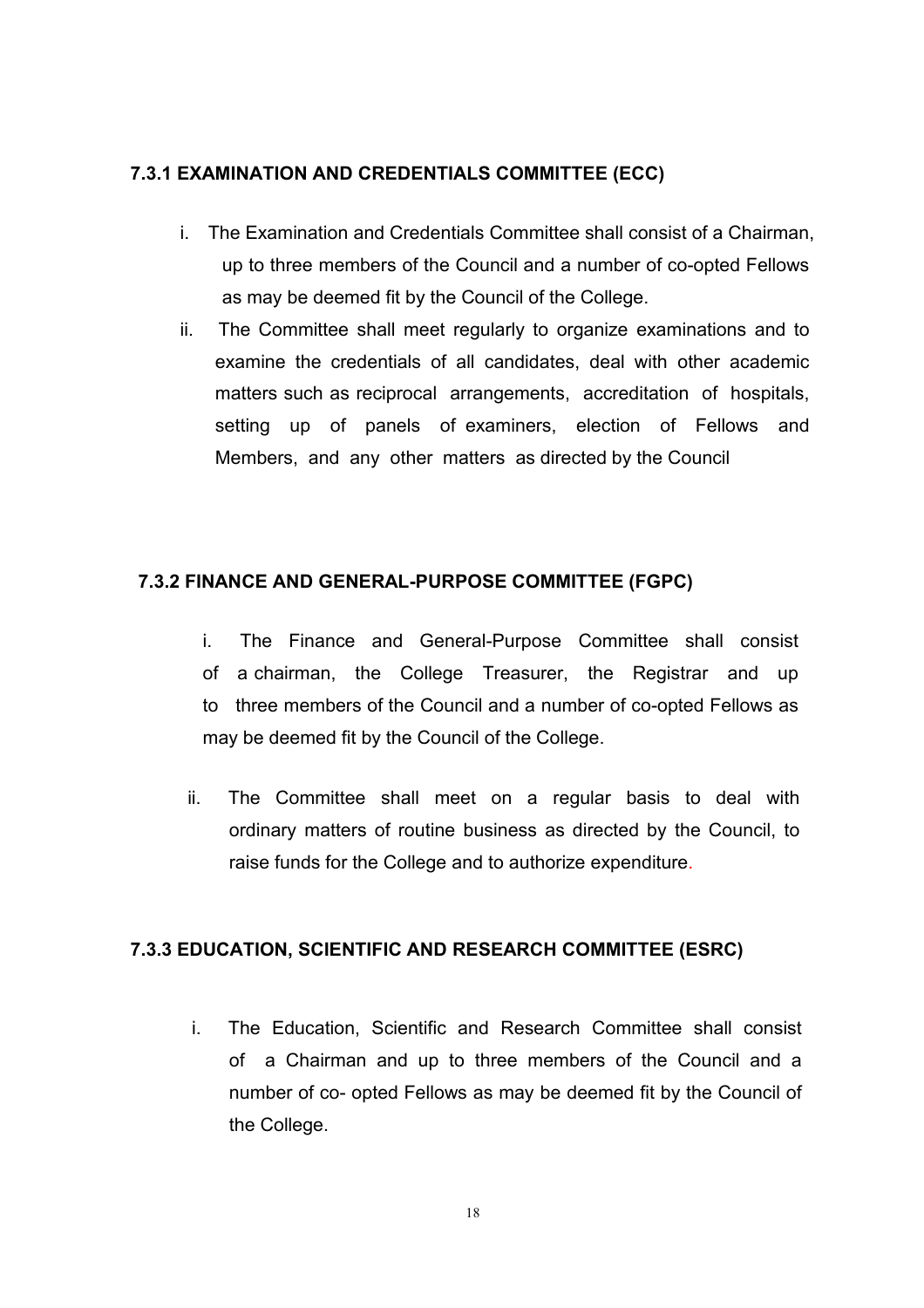ii. The Committee shall meet regularly to deal with education, training and research issues in their broadest sense.

### **Section 7.4 THE REGISTRAR OF THE COLLEGE**

The Council shall appoint a Registrar of the College who shall be a prominent Fellow of the College.

## **7.4.1 POWERS AND DUTIES OF THE REGISTRAR**

7.4.1.1 The Registrar as appointed in section 7.4 shall be responsible for the supervision and management of all academic and other functions of the College. Shall be answerable to Council through the President. The Registrar's main responsibility shall be provision of leadership, general supervision, management and control of the operations of the College on a day-to-day basis in accordance with the plans and policies approved by the Council. Shall report exclusively to ECSACOG Council and shall advise the Council on academic, other college matters and acts as secretary to the Council

7.4.1.2 Shall develop strategic plans, annual budget and annual operational plans

7.4.1.3 Shall organize fundraising and marketing to ensure that ECSACOG is self-sustaining.

7.4.1.4 Shall appoint, delegate to, and motivate senior secretariat staff and is responsible for operational management and handling of the secretariat

7.4.1.5 Shall develop and nurture links with Ministries of Health of member countries and has authority to represent ECSACOG on any public statements.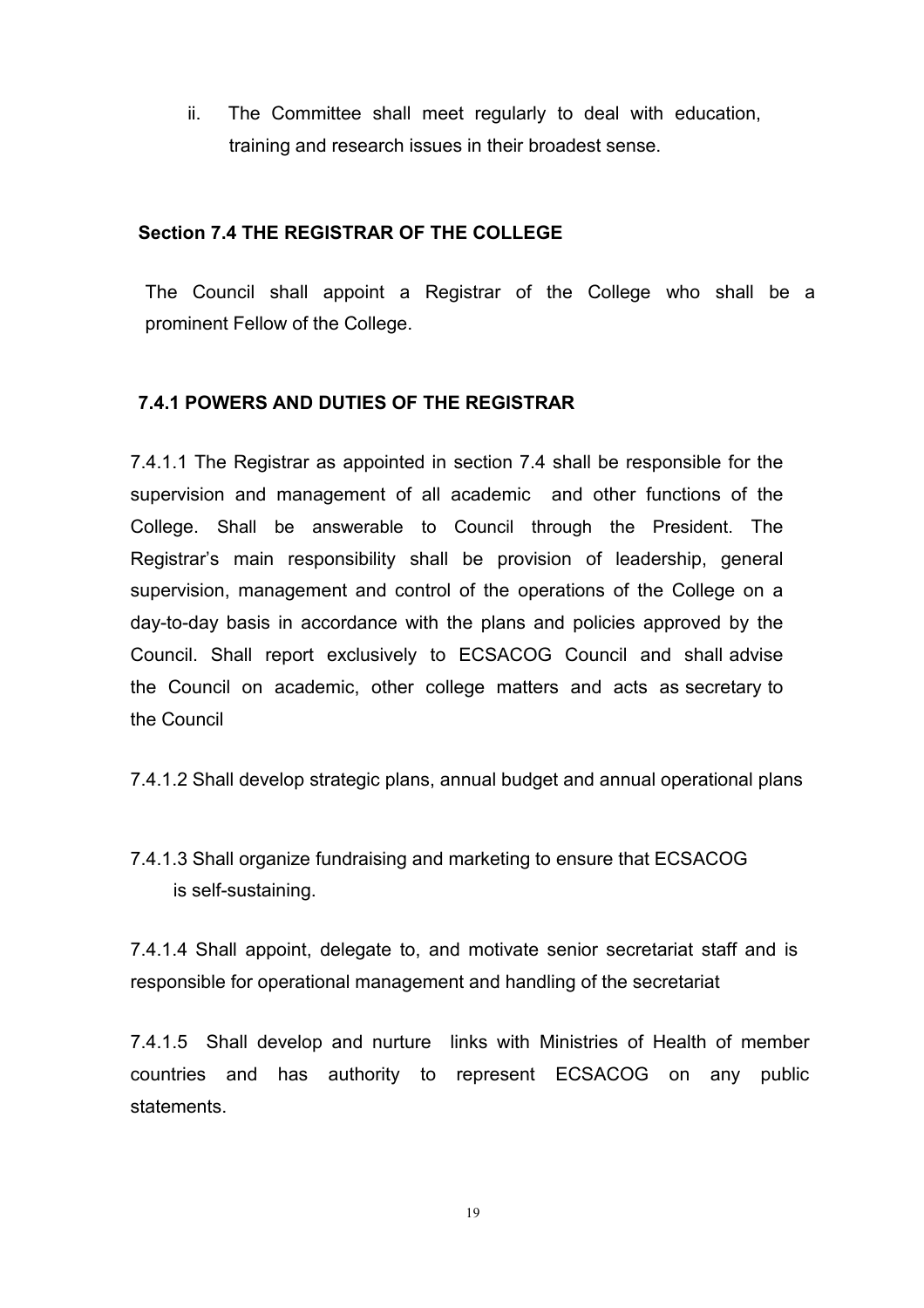7.4.1.6 Shall be responsible for all academic records such as admission forms, transcripts and degree applications of current and former trainees and ensure their integrity, accuracy, and security.

7.4.1.7 Shall oversee the inflow of applications, supervise the process of qualification verification for programme entry and facilitate trainee enrollment to the College.

7.4.1.8 Shall build a secure trainee database and set policy and procedure for their responsible use. 7.4.1.9 Shall maintain up-to-date course/training schedules, catalogs, and examination schedules.

7.4.1.10 Shall be responsible for the production of official transcripts and certificates and compile academic reports**.**

7.4.1.11Shall interpret and enforce policies and regulations of the College.

7.4.1.12Shall chair the Appeal Committee for trainees and in addition may be required to resolve disputes concerning trainee records.

7.4.1.13 Shall be responsible for the verification of information about each information against the colleges requirements to determine whether the prospective trainee's former college, or University and evaluate this college will accept the prospective trainee.

7.4.1.14 Shall design changes in college policy, such as new registration requirements as may deem necessary and shall maintain the Register of College membership.

7.4.1.15 Shall assist the Chair FGPC in organizing the graduation ceremonies.

7.4.1.16 Shall be a member of other Committees as deemed fit.

#### **SECTION 7.5 OFFICERS OF THE COLLEGE**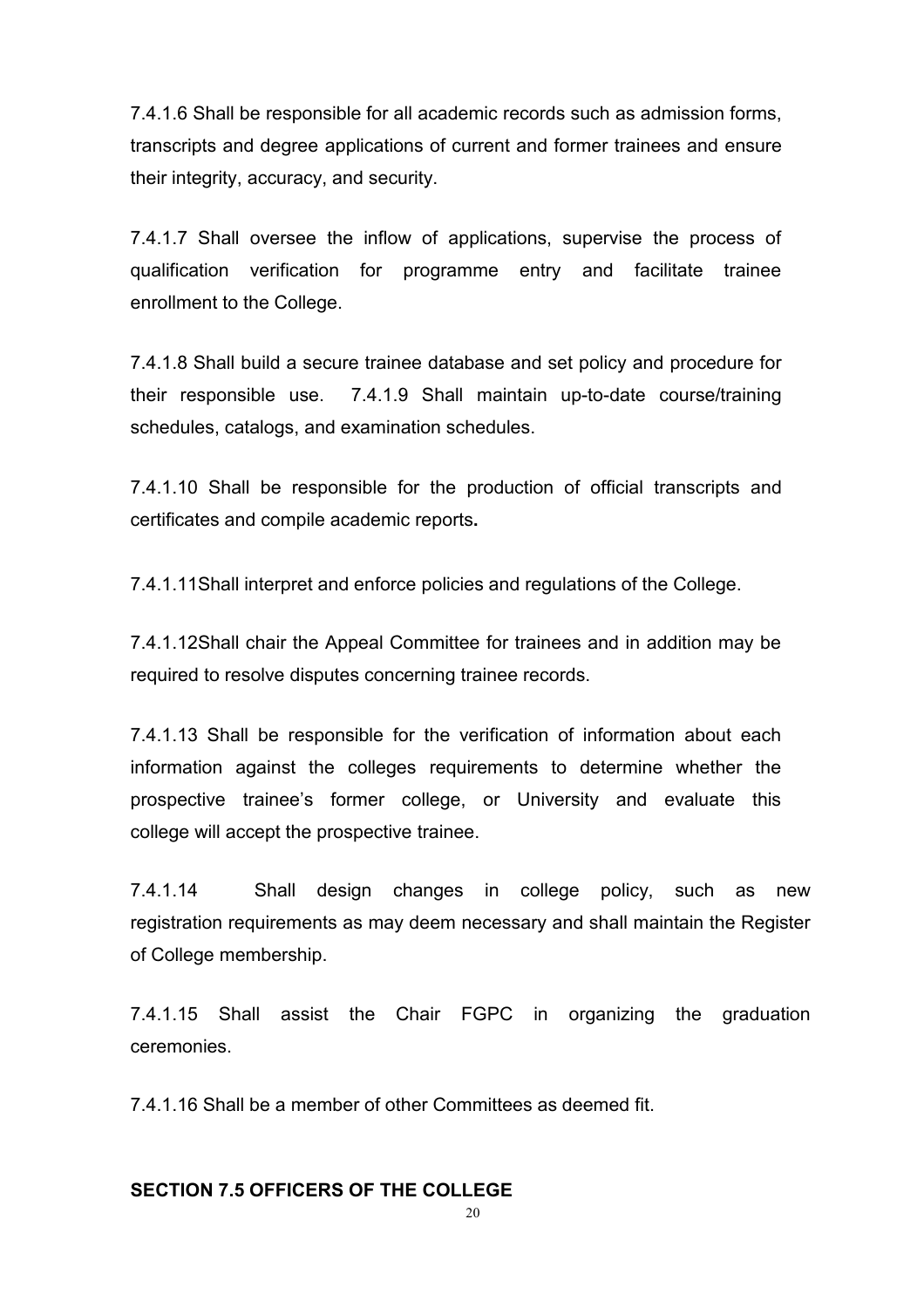## **7.5.1 Officers of the College**

Officers of the College shall be:

(i) President (ii) Vice president (iii) Secretary General (iv) **Treasurer** (v) Assistant **Treasurer** (vi) **Registrar** 

## **7.5.2 Election of Officers**

(i) The President and Vice President shall be elected at an Annual General Meeting from amongst the Foundation Fellows and Fellows of at least 5 year standing and who must have served as Members of the Council

(ii) The Secretary General, the Treasurer, and the Assistant Secretary General shall be elected at an Annual General Meeting from amongst the Foundation Fellows or Fellows of at least 3 years standing and who must have served as Council Members

(iii) The Chairman of each of the three Standing Committees shall be elected at an Annual General Meeting from amongst the Foundation Fellows or Fellows of at least 3 years standing and must have served as Council Members.

(iv) Registrar should be an ex-Officio member appointed by the Council.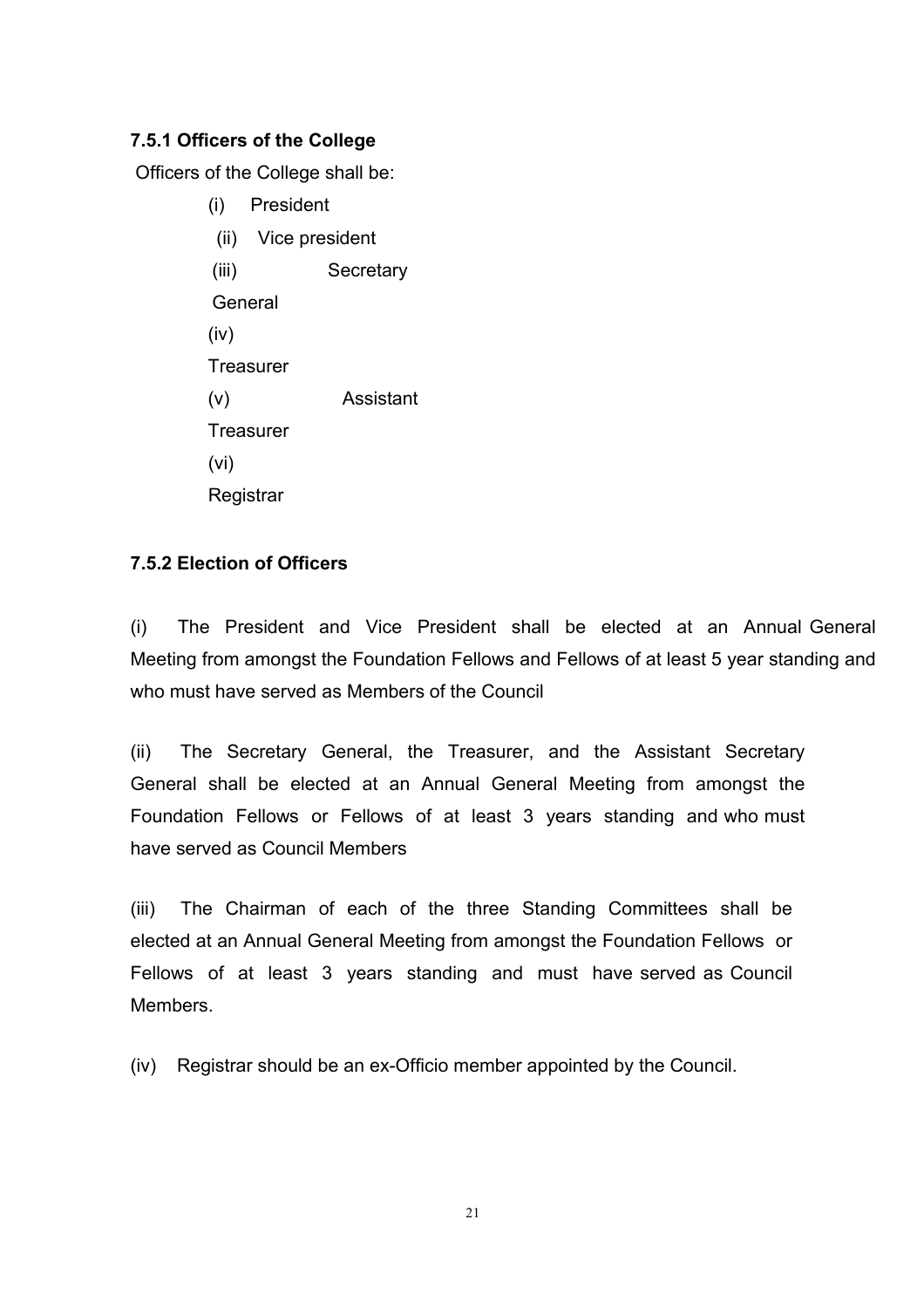## **7.5.3 Tenure of Office**

The following terms of office shall apply:

(i)The President shall hold office for a term of three years and shall be eligible for re-election following the expiry of the term of office up to a maximum of two terms

(ii) The Vice President shall hold office for a term of three years and shall be eligible for re-election following the expiry of the term of office up to a maximum of two terms

(iii) The Other Officers shall hold office for a term of three years and shall be eligible for re-election for two further terms, provided that no Fellow shall serve more than 9 consecutive years in the same office.

#### **SECTION 7.6 POWERS AND DUTIES OF THE COLLEGE**

The College through its Council shall, without prejudice to Article 5, have the following powers and duties:

(i) To determine the criteria for the admission of Fellows and Members to the College and design and/or approve a structure that will enable the College to perform its functions

(ii) To determine standards, and training programmes and courses, for Post Graduate medical education in the constituent countries of the College.

(iii) To establish boards or panels of examiners for the conduct of appropriate postgraduate examinations and to recommend to the Council on the basis of the results of such examinations, the award of Fellowship or Membership of the College.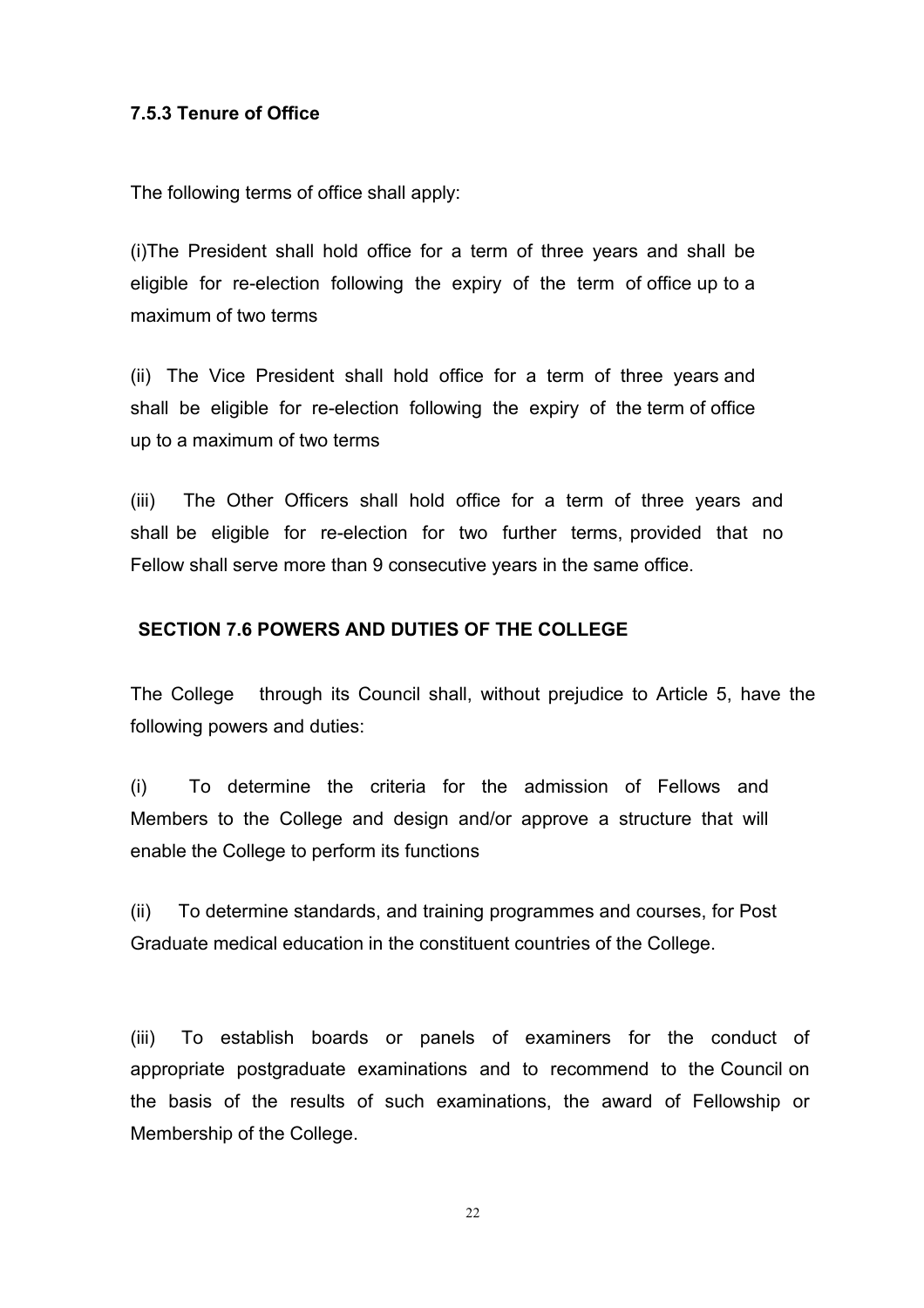(iv) To approve examiners, examinations, fees and allowance payable to examiners and other persons involved in the conduct of examinations.

(v) To carry out inspections of Institutions providing postgraduate education in Obstetrics and Gynaecology and its allied disciplines, indicated in Article 5, in order to assess eligibility of candidates of such Institutions for the award of Fellowship or Membership of the College.

(vi) To harmonize, where necessary, the standards, training programmes and syllabi for professional postgraduate medical education of the College and other bodies duly recognized by the College.

(vii) To investigate and accredit programmes of professional postgraduate education in Obstetrics and Gynaecology and allied disciplines in various constituent countries and to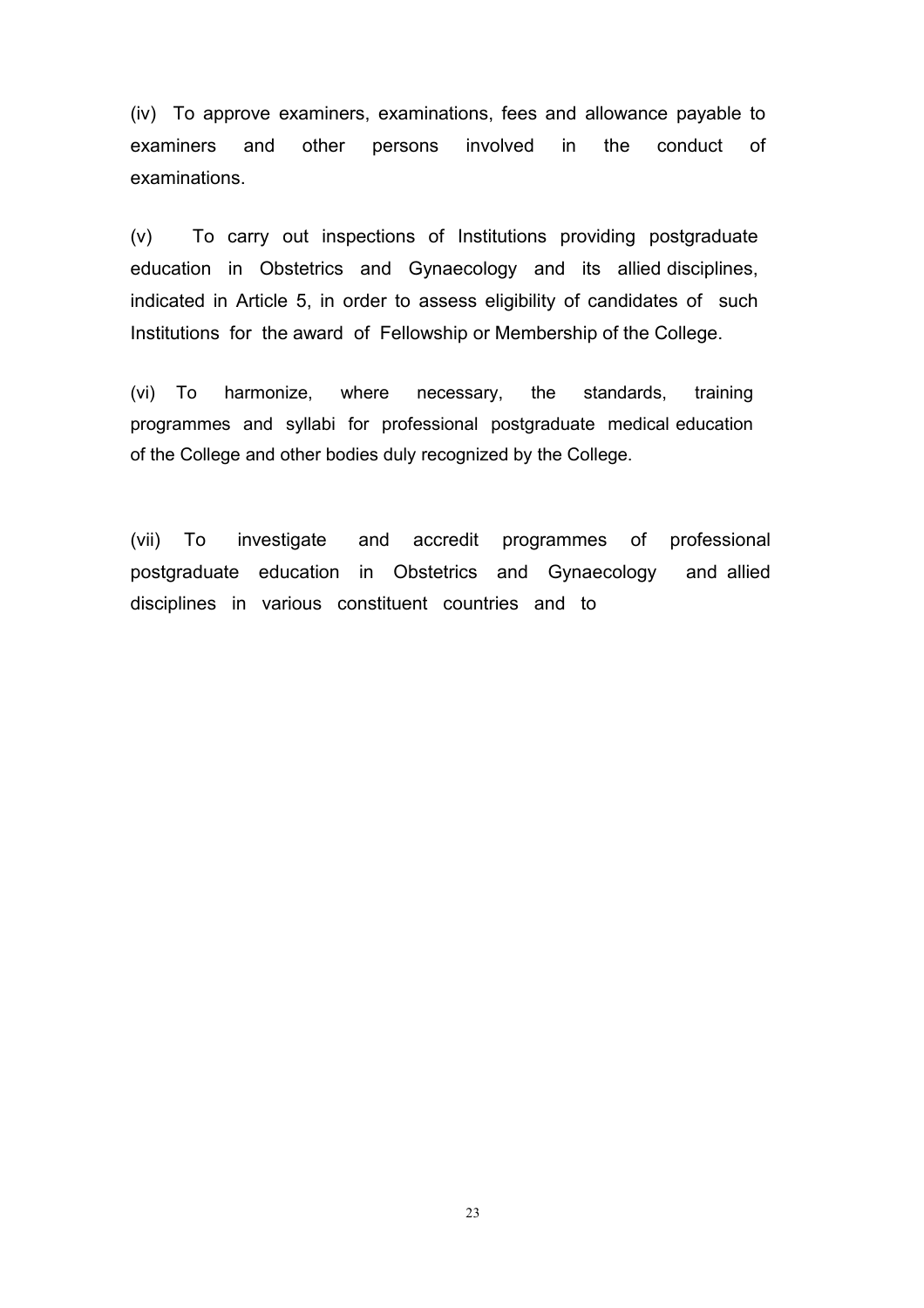determine the criteria for recognition of postgraduate Specialist qualification obtained elsewhere.

(viii) To purchase, assign, mortgage, or, in other ways, dispose of such monies, assets, or real property, as may be deemed necessary for the conduct of the affairs of the College.

(ix) To admit Fellows and Members to the College.

(x) To make By-laws, regulations, and standing orders for conduct of the affairs of the College, including election to the Council.

(xi) To perform all such other duties as may be deemed necessary in furtherance of the mission and objectives of the College and to publish and/or assist in publishing books, journals, pamphlets and other educational materials.

## **SECTION 7.7 FINANCES OF THE COLLEGE**

#### **7.7.1 Sources of Revenue**

The College's source of revenue shall be from but not confined to: -

(i) Membership and subscription fee as shall be determined from time to time by the Council.

(ii) Donations, Grants, bequest and/or trusts.

(ii) Interest and profits from the College's property and capital. (iv) Any other legal entitlement to the College.

 $(v)$  Any other source or means approved by the Council provided that such sources are not illegal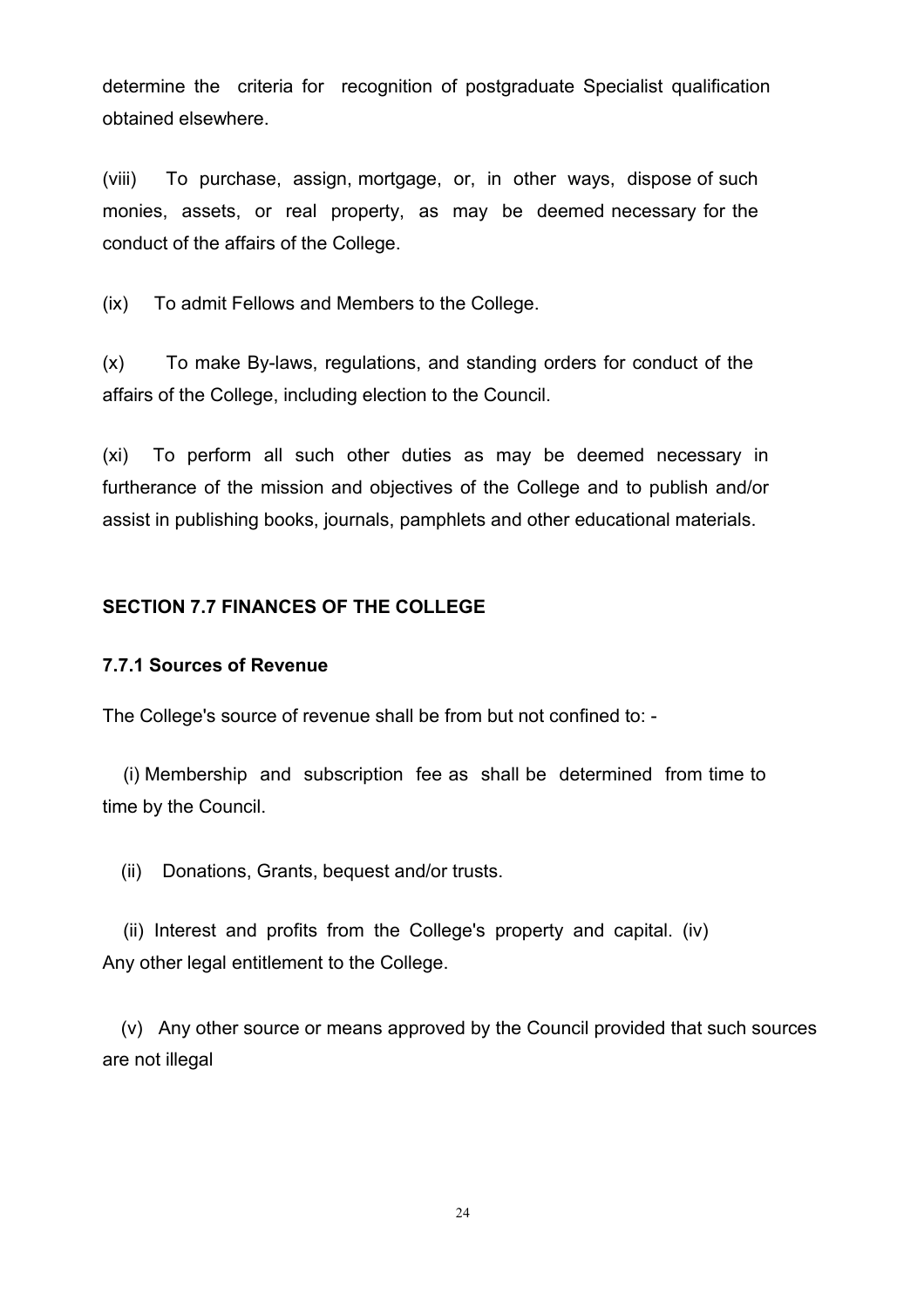#### **7.7.2 Expenditure**

(i) All money raised by or on behalf of the College shall be applied to covering the running costs and the achievement of the objectives of the College and for no other purpose.

(ii) The FGPC is responsible for the proper use of money raised through grants according to the guidelines issued by the funding body. The Treasurer should keep receipts for all money paid out in expenses to committee members for duties carried out on behalf of the College.

(iii) All funds belonging to the College shall be deposited and disbursed through a bank account established for the College in Arusha. Any withdrawal/expenditure must be approved by the ECSACOG Executive with signatories at the ECSA-HC as stipulated in ECSA-HC finance regulations

#### **7.7.3 Supervision of Funds**

Save as otherwise provided for in this Constitution: -

ECSA-HC shall operate a US\$ bank account in the name of ECSACOG on behalf of the College, but with all transactions authorized by relevant ECSACOG Executive officials who will be stated in writing to the Director General

- i. The Council shall follow financial regulations as outlined in the East, Central and Southern African Health Community (ECSA)- financial rules and procedures manual.
- ii. All monies and/*or*cheques shall be deposited with the aforesaid bank as soon as possible and only a limited amount of cash shall be kept as determined by the Council from time to time.
- iii. The Treasurer shall issue receipt(s) in the name of the College, whenever money due to the College is received.
- iv. The Financial year of the College shall run from July1<sup>st</sup> to June 30<sup>th</sup>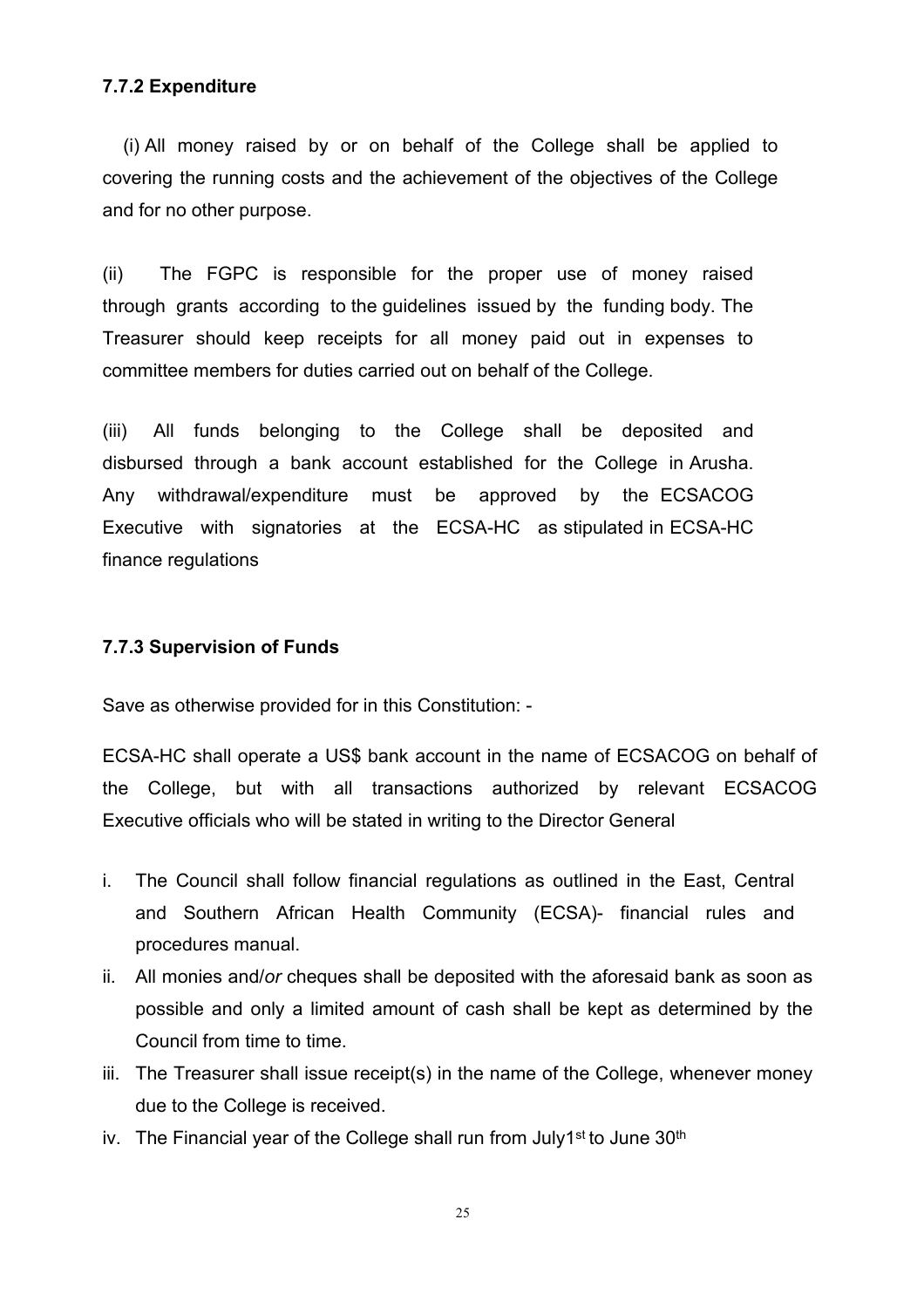## **7.7.4 Bank Signatories**

Cheques drawn or withdrawal from the Bank account of the College shall be signed as follows:

College accounts will be signed by one person from each of these groups:

## o **Group A**

- Director General
- Director of Operations and Institutional Development

## o **Group B**

- Director of Finance
- Accountant

## **7.7.4 Auditing**

Save as otherwise provided for in this constitution: -

(i) An auditor shall be appointed following financial regulations of ECSA- HC

(ii) The signatories shall sign the audited accounts and balance sheets before being presented to the Council and Annual General Meeting.

## **ARTICLE 8.0 GENERAL MEETINGS AND CONFERENCES OF THE COLLEGE**

8.1 An Annual General Meeting (AGM) and Scientific Conference shall be held in each year virtually or physically in any of the constituent Countries in rotation. The meetings may also be held in a hybrid form. The date and place shall have been decided upon at the Annual General Meeting two years in advance but may be subsequently altered by the Council at its discretion.

8.2 The Secretary General shall convene an extraordinary General Meeting at the request of the President, or, at the request of twenty or more Fellows and Members drawn from at least **FIVE** of the constituent countries of the College.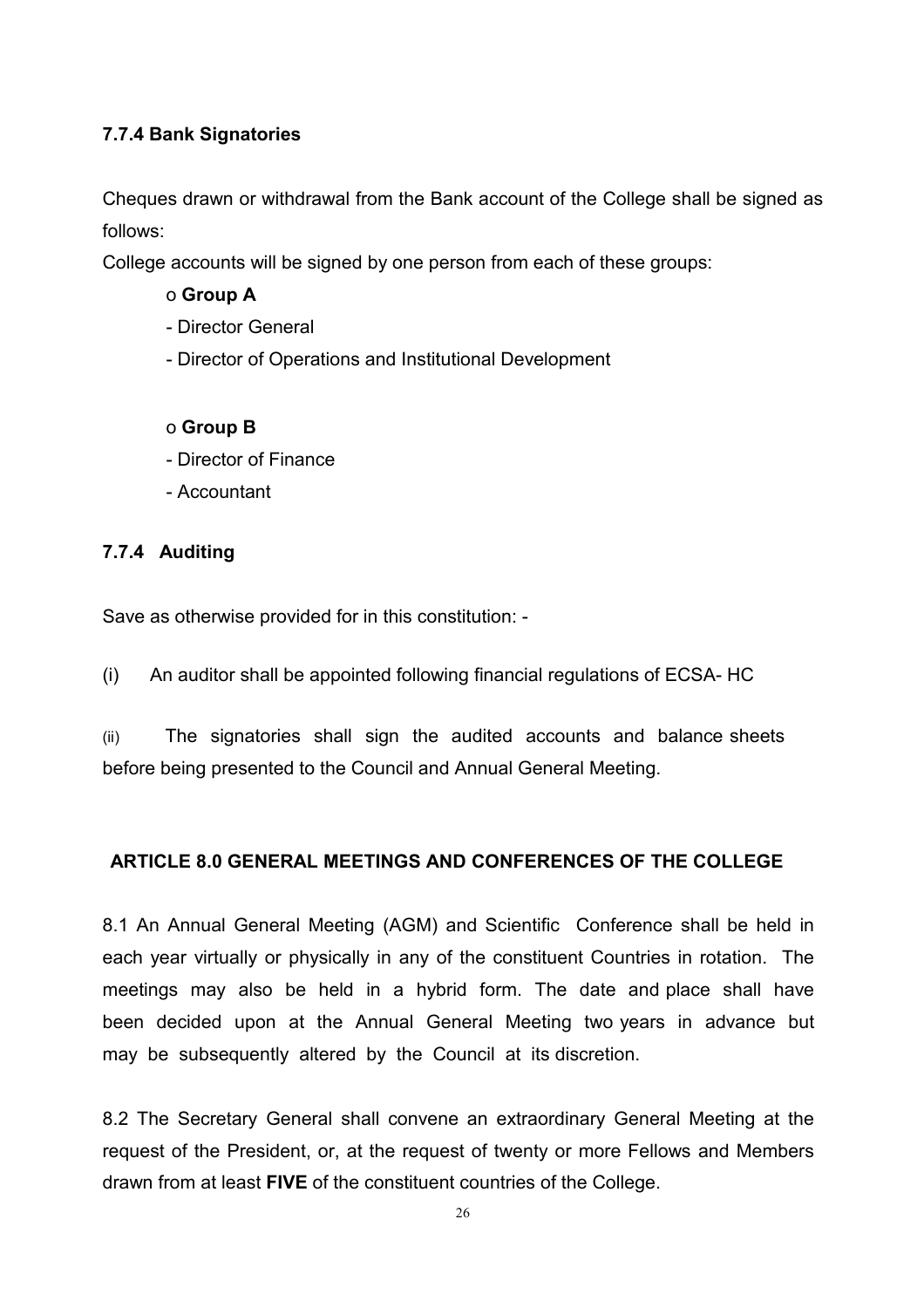8.3 The Quorum shall be 50% of paid-up members plus 1 for any general meeting.

8.4In between meetings, the Secretary General shall conduct the affairs of the College on the directive of the President and Council of the College.

8.5 The Agenda of the Annual General Meeting shall include:

(i) Confirmation and signing of the minutes of the last AGM and matters arising.

(ii) Communication from the President.

(iii) Presentation of the Report of the Registrar.

(iv) Presentation of the report of the Secretary General.

(v) Presentation of the report of the Treasurer and passing of the accounts of the year.

(vi) Election of Council every three years.

(vii) Any matter of which not less than six weeks' notice has been given

in writing to the Secretary General.

8.6 An Annual Scientific Conference shall be held for the reading of papers, discussion and demonstration of matters of obstetrical and gynecological interest and for social intercourse amongst the Fellows, Members and Associate Members of the College

## **ARTICLE 9.0 APPOINTMENTS AND FUNCTIONS OF TRUSTEES OF THE COLLEGE**

9.1 One Trustee from each constituent member country of the College shallbe appointed at the Annual General Meeting of the College on the recommendation of the Council. Trustees shall be any of the qualities below:

I. Special person from outside the medical fraternity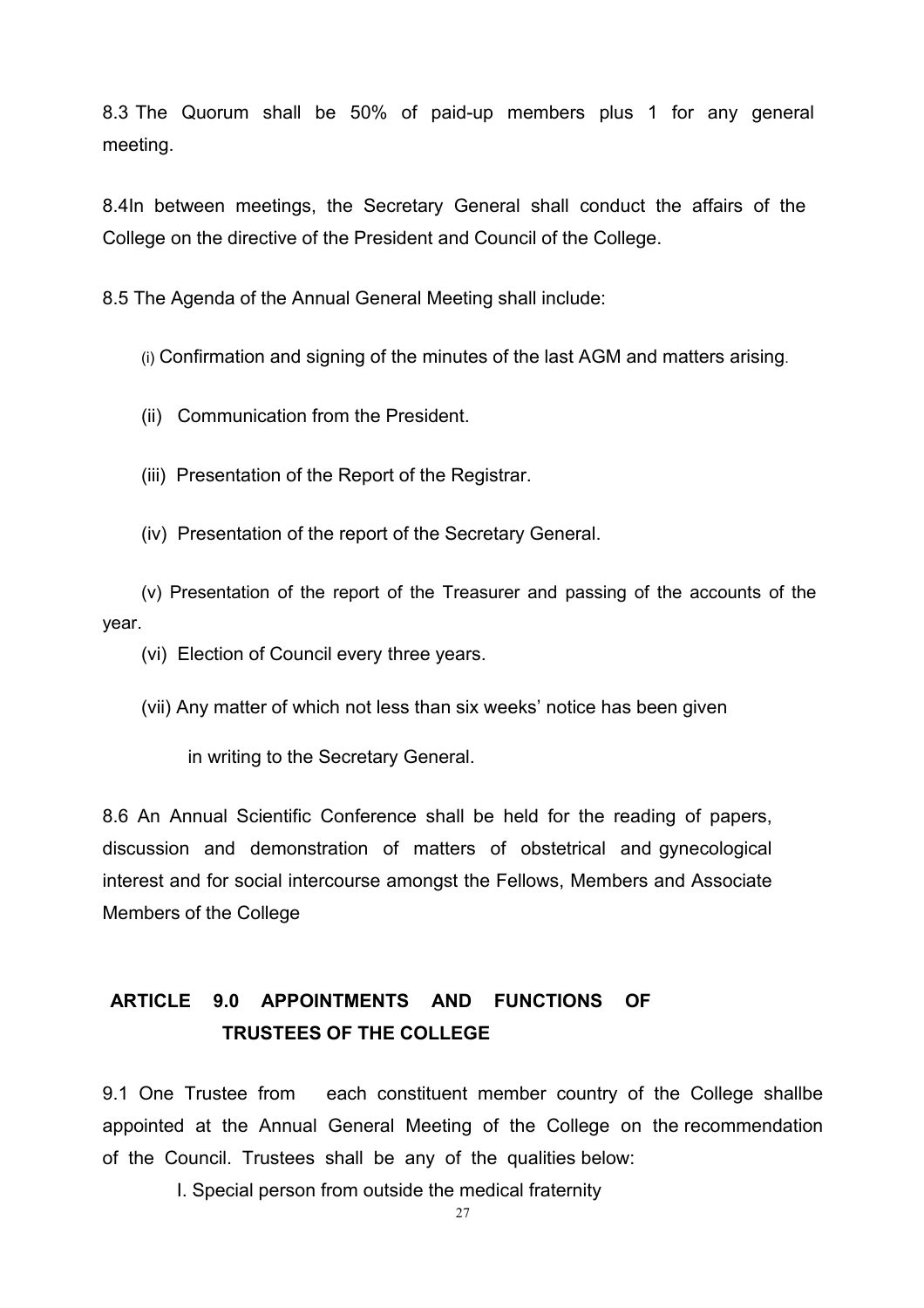- II. Recommended by country societies /associations to the Council
- III. Of high profile and can contribute to wellbeing of the College
- IV. Of high academic standing

9.2 The Trustees of the College, herein referred to as "The Registered Trustees of the East, Central & Southern Africa College of Obstetrics and Gynaecology", shall hold office twice the duration of the Council (6 years), but a Trustee shall cease to hold office if he/she:

- (i) Resigns his/her office as Trustee; or
- (ii) Ceases to be a member of the Registered Trustees of the East, Central and Southern Africa College of Obstetrics and Gynecology; or
- (iii) Is certified mentally challenged; or
- (iv) Is officially declared bankrupt; or
- (v) Is convicted by a court of criminal offence involving dishonesty; or
- (vi) Is removed from the register of his national Medical Council; or
- (vii) Is recommended for removal of office by the Council and Trustees of the College and by the majority of Fellows attending an Annual General Meeting of the College; or
- (viii) Ceases to live in East Central and Southern Africa orany constituent country of the College.
- (ix) Upon a vacancy occurring in the number of Trustees, a new member shall be appointed at an Annual General Meeting of the College.

9.3 The Trustees shall have a common seal similar to the seal of the College. The seal shall be kept in custody by the Secretary General, who shall make it available when required for use by the Trustees.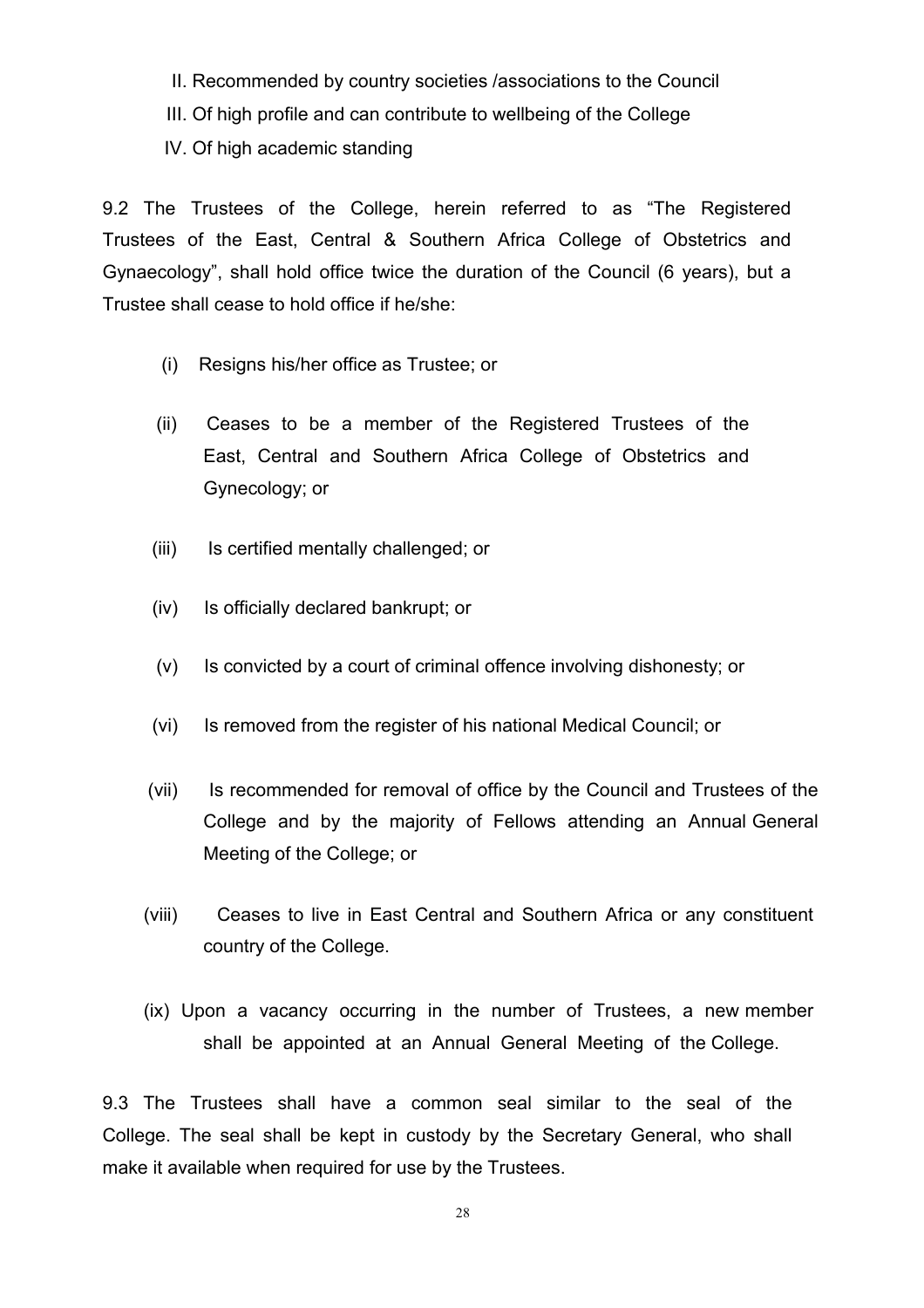9.4 All documents to be executed by the Trustees shall be signed by each of the Trustees and sealed with the common seal.

9.5 The Trustees shall apply under the appropriate laws of the constituent countries for the incorporation of the College.

9.6 The Trustees shall have the power to accept, hold in trust all lands belonging to the College and to acquire land on behalf of the College, subject to such conditions as may be imposed by the laws of each constituent country.

#### **ARTICLE 10 DISCIPLINARY ACTION**

**10.1** If at any time it shall be brought to the notice of the Council that any Fellow or Member of the College has obtained admission into the College by false statement, fraud or imposition or whose conduct, being subject of enquiry, is proven, upon a written complaint, to the satisfaction of the Council, on the recommendation of an investigating committee, to be detrimental to the interests of the College, the Council shall decide whether to expel, suspend, call for the resignation of, or otherwise discipline the individual concerned as it may deem fit.

**10.2** The following shall be considered to be conduct or conclusive evidence of conduct detrimental to the interests of, and inconsistent with the mission and objectives of the College:

(i) Suspension or termination of the right to practice medicine in one's own country or any other country, by reason of violation of any law, statute or governmental regulations controlling the practice of medicine in such state, province and/or country therein force,

(ii) Failure on the part of the individual to pay his/her Fellowship or Membership dues and/or assessments, for a continuous period of two vears or more and, has, upon notice, failed to meet his/her obligations to the College and failed to give a reasonable and acceptable explanation thereof.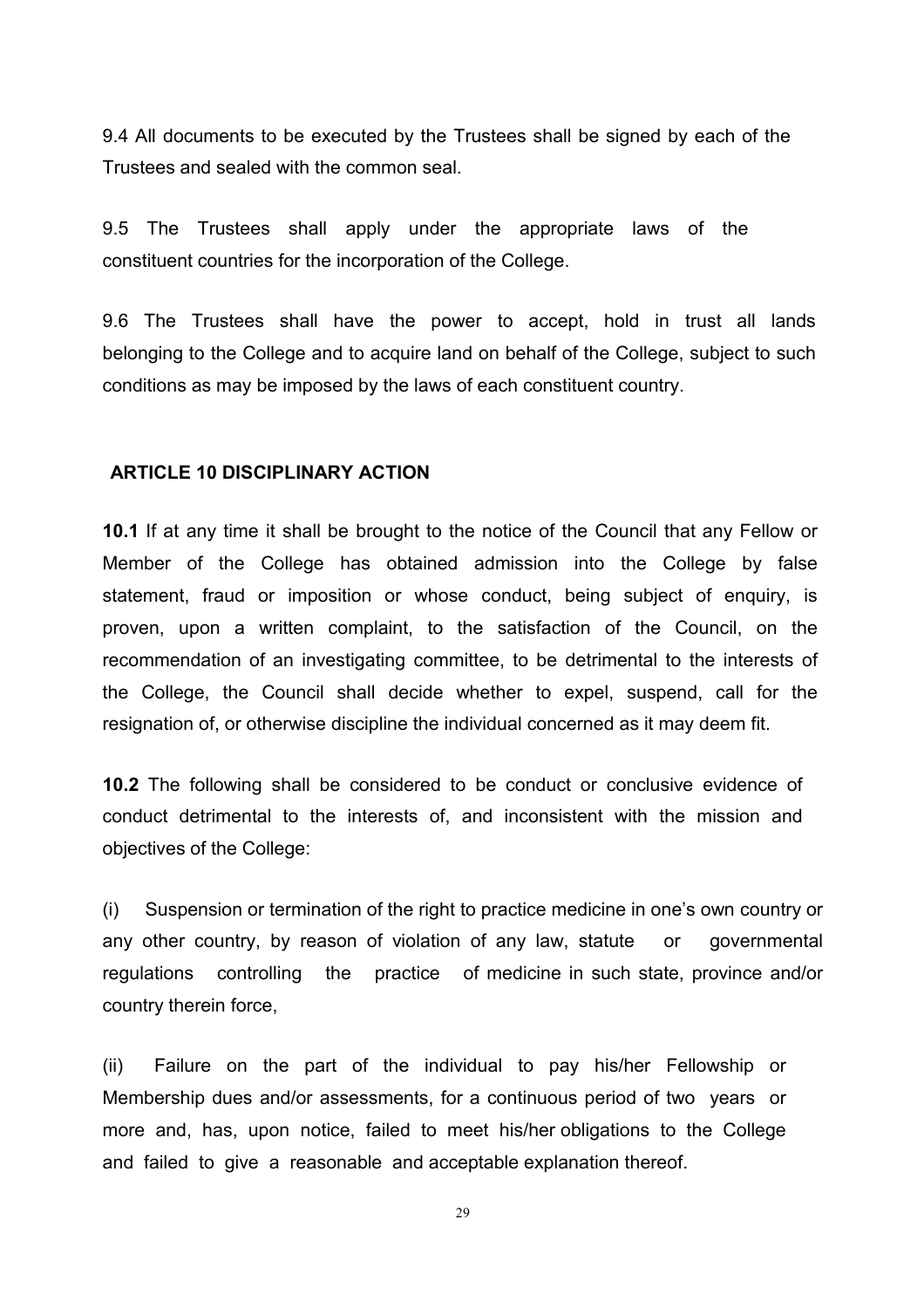**10.3** A Fellow or Member of the College who has been de-registered on the above grounds shall be eligible for readmission upon application, and review of the grounds for application, for re-registration by the College.

## **ARTICLE 11 DECLARATIONS**

All Fellows and Members, duly admitted shall, before their names are scrolled on the College register, make the following declaration and sign such declaration.

*"I………………….. do solemnly and sincerely declare and affirm that I will at all time do all within my power to promote the objectives, reputation, honour and dignity of the College of* Obstetrics and Gynaecology *and its Fellows, that I will observe the provisions of the laws, regulations and code of ethics of the College of Obstetrics and Gynaecology as in force from time to time, that I will obey every lawful summons issued by order of the Council of the East Central & Southern Africa College of Obstetrics and Gynaecology , having no reasonable excuse to the contrary, and I make this solemn declaration honestly promising to adhere to its terms"*

*Dated at……………………………….……………….this……………..day in the year…………………………*

| <b>Witness</b> | $m \cdot n$ | be |  | ellow |  |
|----------------|-------------|----|--|-------|--|
| Signature:     |             |    |  |       |  |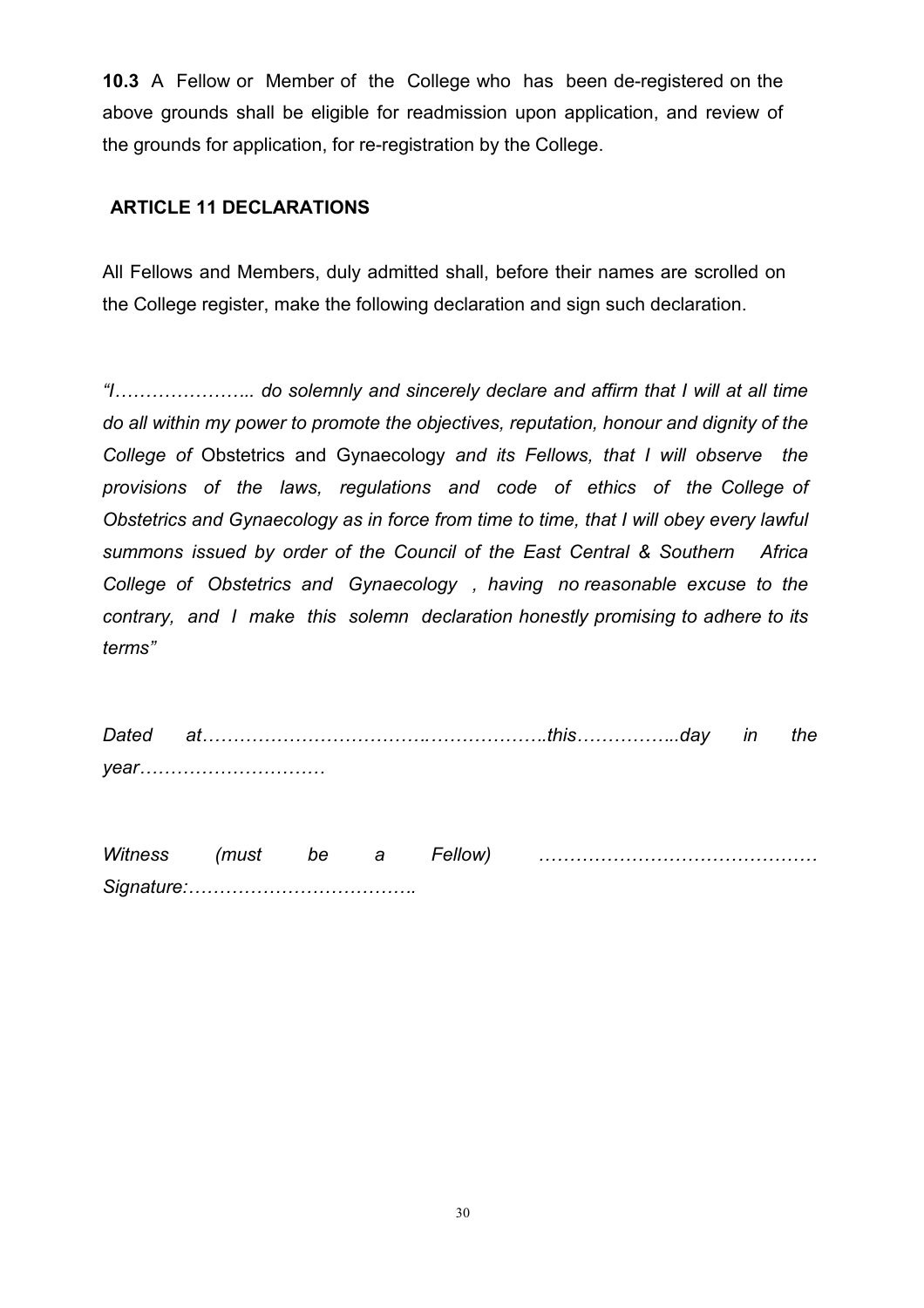### **ARTICLE 12 WITHDRAWAL OF CONSTITUENT COUNTRY MEMBERSHIP:**

In the unlikely event that a Constituent member Country deems it necessary to withdraw its membership from ECSACOG the following procedure shall be followed:

- 12.1 A formal written request for such motion shall be submitted to the Secretary General at least 6 (six) months before the next AGM
- 12.2 The written request shall bear the signatures of at least 50% of the

country's Registered ECSACOG Fellows consenting on the motion to withdraw

12.3 Council shall receive and deliberate on the motion in at least 2 (two) Council meetings before seeking endorsement from the AGM

12.4 The motion shall be tabled for endorsement at the AGM if two thirds of the members of Council approve in a vote

12.5 Withdrawal shall be granted only if 50% plus 1 of eligible fellows present at the AGM endorse the motion.

12.6 ECSACOG assets located at the withdrawing country shall be disposed of and compensated for in a manner agreed upon through legal channels.

### **ARTICLE 13 DISSOLUTION OF THE COLLEGE**

13.1 The College may only be dissolved by a Resolution of the General Meeting of the College provided that such resolution is passed by not less than three quarters of the fellows present at the General Meeting in a vote by ballot.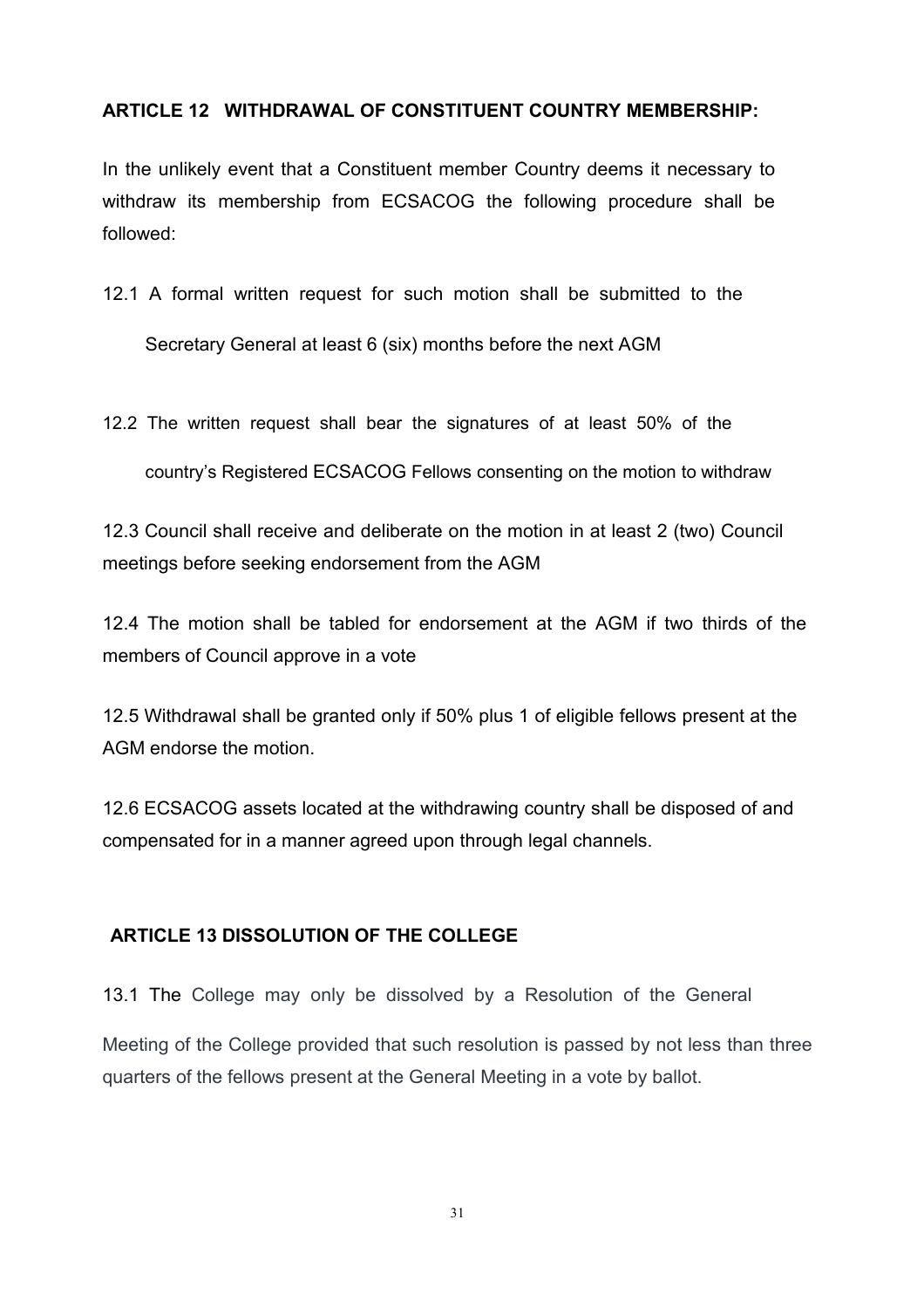13.2 A written notification of the intention to dissolve the College shall be sent to all fellows in good standing at least six months prior to the General Meeting specifying the proposal of the dissolution.<br>13.3 In the event of dissolution, an appointed legal Counsel shall dispose the assets

of the College remaining after discharging of all liabilities in such a manner as the general meeting may by ordinary resolution determine. However, in the generality of this article the assets of the College shall be given or transferred to some other organization or organizations engaged in activities similar to those for which the College was established. The Executive Committee in office at the time of the dissolution shall be responsible for selecting the beneficiary organization or organizations.

#### **ARTICLE 14 AMENDMENT OF THE CONSTITUTION**

The provisions of this Constitution shall not be changed, amended or removed except by a Resolution duly passed at an Annual General Meeting by two 50% plus 1 of the Fellows present and voting.

Notice of motions of change, amendment, or deletion shall be submitted at an Annual General Meeting for consideration at the next Annual General Meeting. Such notice shall include the relevant part of the Constitution for which the amendment is required.

## **ANY MATTERS NOT PROVIDED FOR IN THESE ARTICLES SHALL BE DEALT WITH BY THE COUNCIL OF THE COLLEGE AT ITS DISCRETION**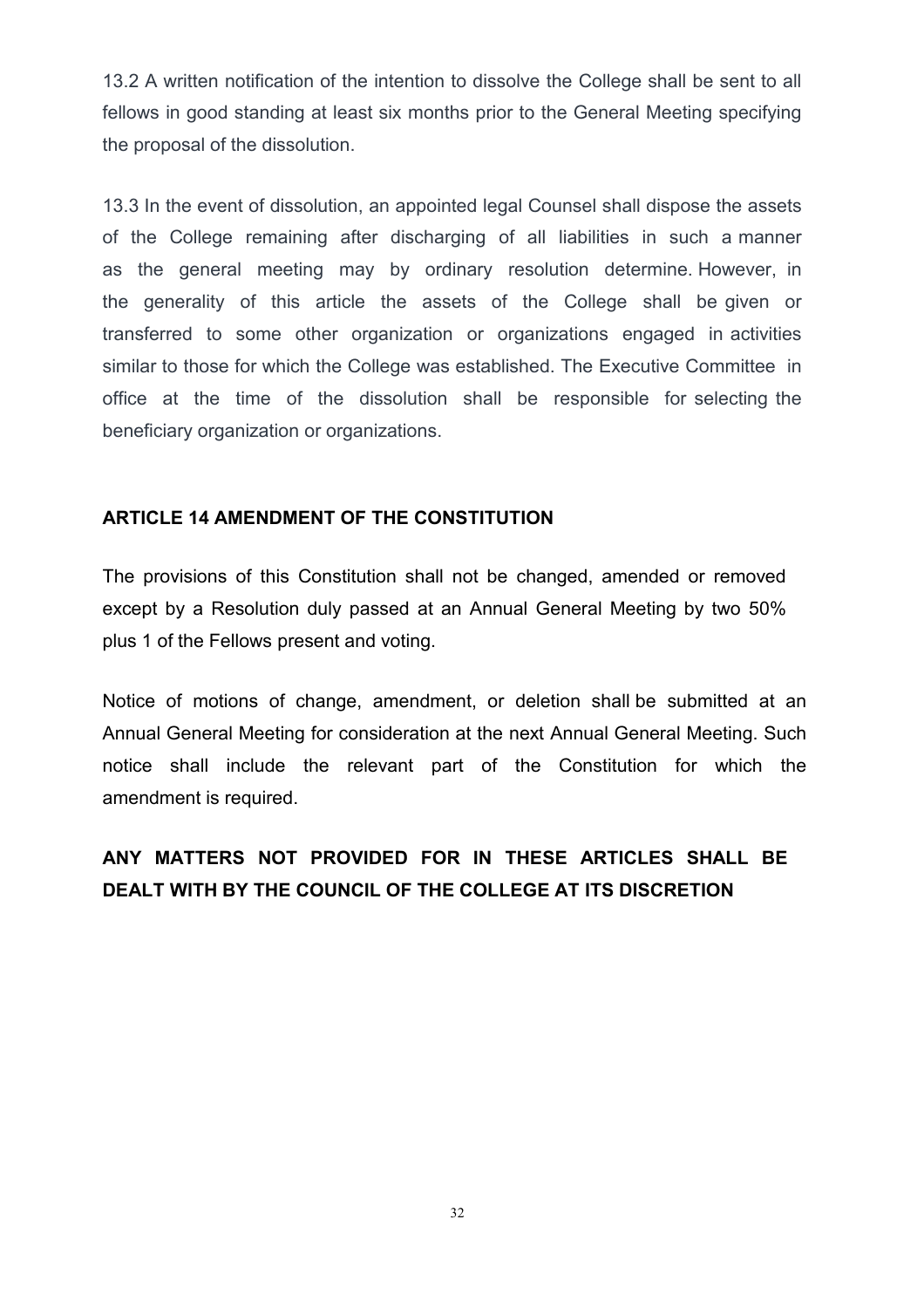## **CHAPTER TWO**

## **STANDING ORDERS**

#### **1. NOTICE OF MEETINGS**

The Secretary General shall issue a notice of every meeting, within a reasonable time and, in any case, not less than three months from the date of the meeting in the case of a General Meeting of the College and it shall be the responsibility of the Secretary General, when sending the notice of the meeting, to give adequate notes and to attach all relevant documents on the matters to be discussed.

## **2. ABSENCE OF THE SECRETARY GENERAL**

If the Secretary General shall be absent at any meeting of the College, the Assistant Secretary General shall act as secretary at such a meeting and, in case the two are absent at the same meeting, the Chairman of the meeting shall request any Fellow present to act as secretary.

#### **3. ADMISSION TO MEETINGS**

Members and Fellows of the College, or staff, in attendance on official business, shall be allowed to attend any meeting of the College. The Council of the College may invite special guests to attend meetings.

#### **4. BUSINESS PROPOSED BY FELLOWS OR MEMBERS**

Any Member or Fellow desiring to bring forward an item of business to be considered at the Annual General Meeting of the College, must give notice of such item to the Secretary General at least six weeks before the date of the meeting at which such an item is to be considered, and the nature of such business shall be circulated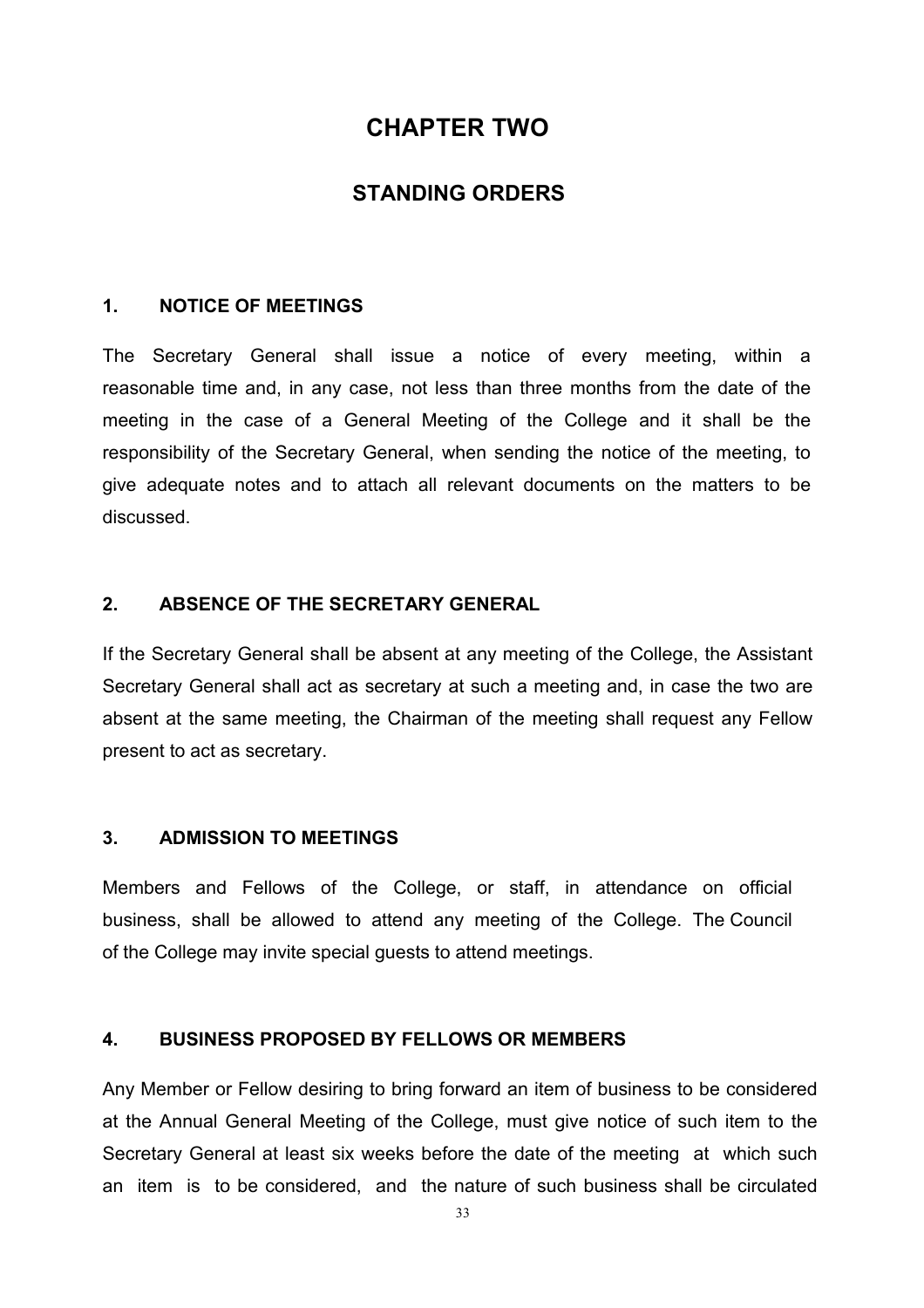with the agenda. If the item of business is adopted and passed by the meeting, it shall be referred to the College Council for any necessary action, and the Council shall, if necessary, report to the next Annual General Meeting or to an extraordinary General Meeting, if the General Meeting, at which such an item has been considered, so requires.

## **5. ABSENCE OF QUORUM**

If no quorum is formed within two hours after the time appointed for a meeting, the meeting, shall be adjourned on a majority vote of the Fellows present*.* The quorum at the Annual General Meeting shall be 50% plus 1 of fellows and members.

## **6. ATTENDENCE REGISTER**

The Secretary General shall keep an attendance register, which shall be signed by the Fellows and Members attending the meeting.

## **7. ORDER OF BUSINESS**

Unless decided otherwise, the order of business at any meeting shall be as follows:

- i. Election, when necessary, of a Fellow present, to act as Chairman for the purpose of the meeting.
- ii. Apologies for absence
- iii. Adoption of the agenda
- iv. Communication from the Chair.
- v. Confirmation and signing of the minutes of the last meeting.
- vi. Matters arising out of the minutes of the last meeting.

Vii. Business announced with the notice of the meeting in the order shown in the notice, unless that order is changed with the agreement of the majority of members attending.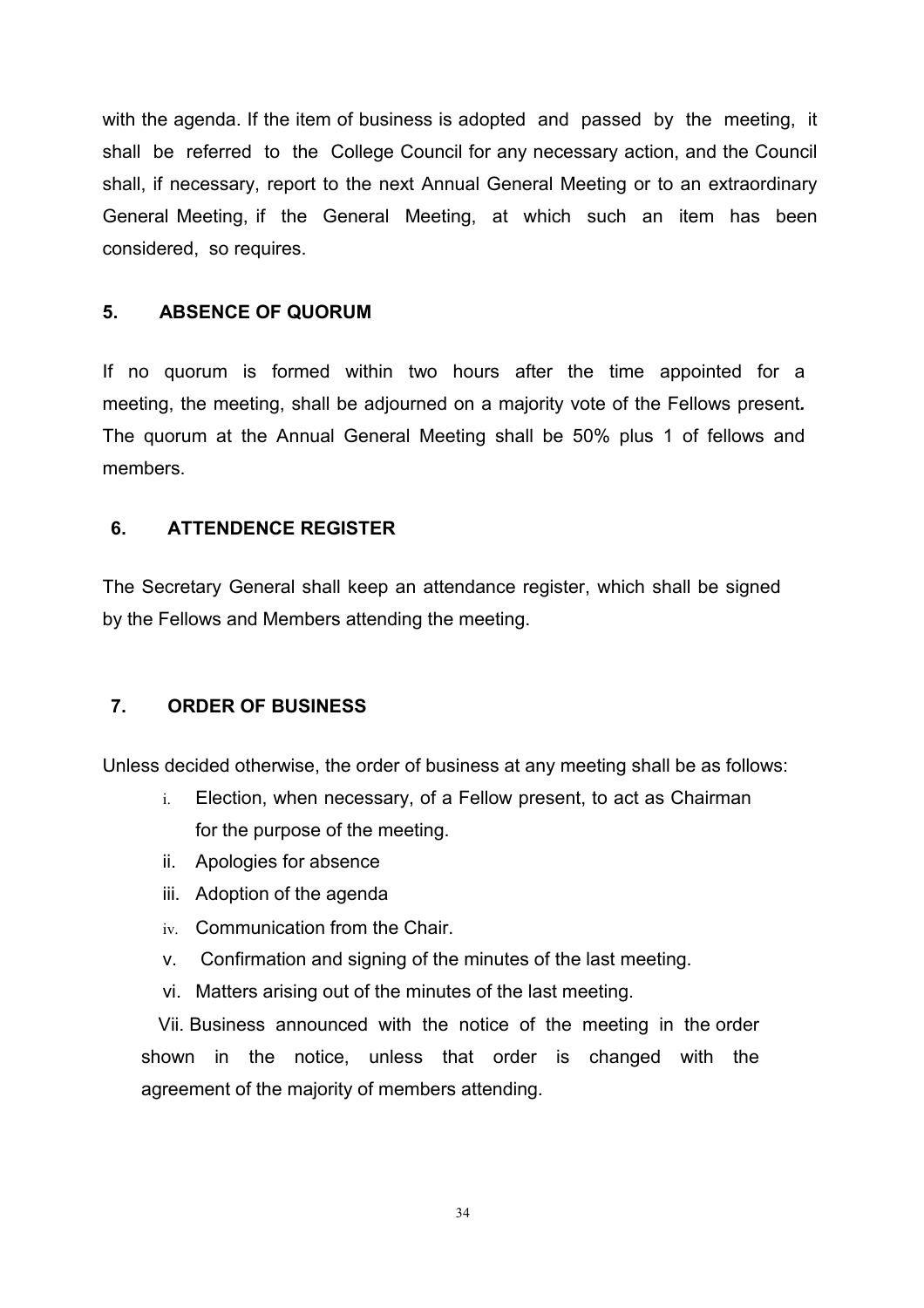## **8. ORDER OF ADDRESS**

i. The Chairman shall conduct the meetings as he deems fit.

ii. At an extraordinary General Meeting as per **Article 8.2** held on request of Fellows, the Chairman shall call upon those who signed the requisition, to state the business for which the meeting was called before a proposal from any Fellow is received.

iii. Every Fellow, in speaking, shall respectfully address himself/herself to the Chairman and no one shall interrupt another in speaking without the Chairman's consent.

## **9. VOTING**

- I. Unless otherwise specifically provided for by the Articles and By-Laws, a vote on any question may be taken by ballot, by roll call or by show of hands as those present at the Meeting may decide.
- II. Unless otherwise provided by the Articles and By-Laws, all questions shall be determined by a simple majority of votes.
- III. The Chairman for the meeting, shall, in every question, have one vote as an ordinary Fellow, and, thereafter, shall have the casting vote, as Chairman, when the votes are equal.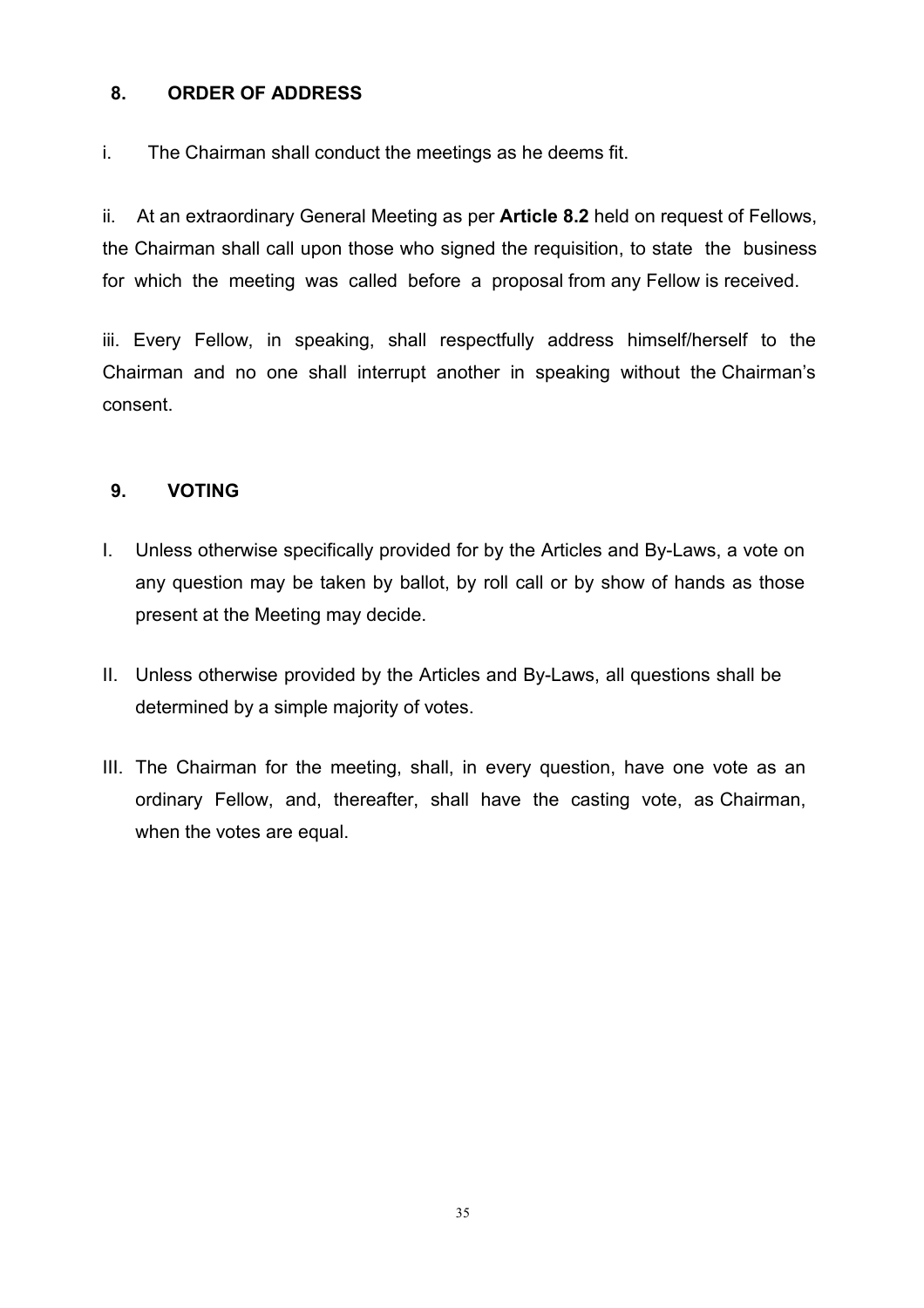## **CHAPTER THREE**

# **BY-LAWS OF**

## **THE EAST CENTRAL & SOUTHERN AFRICA COLLEGE OF OBSTETRICS AND GYNECOLOGY**

#### **(1) CONFLICT WITH ARTICLES**

These By-laws shall be construed so as not to conflict with the Articles and in the event of such conflict the Articles shall prevail.

#### **(2) THE COMMON SEAL**

The Common seal of the College shall be in the custody of the Secretary General of the Society and shall be used under the authority by means of a resolution of the Executive committee

#### **(3) THE SECRETARIAT**

The Secretariat of the College shall be at such place as shall be determined by the College on the recommendation of the College Council.

#### **(4) ALTERATION OF THE BY-LAWS**

Any motion proposing a new By-law or amendment to, or alteration in, or repeal of, an existing By-law shall be presented at an Annual General Meeting of the College, and the terms of the motion shall lie on the table until the next meeting and its terms shall be stated in the billet. To become a law, it must be approved by two thirds of the Members and Fellows who vote.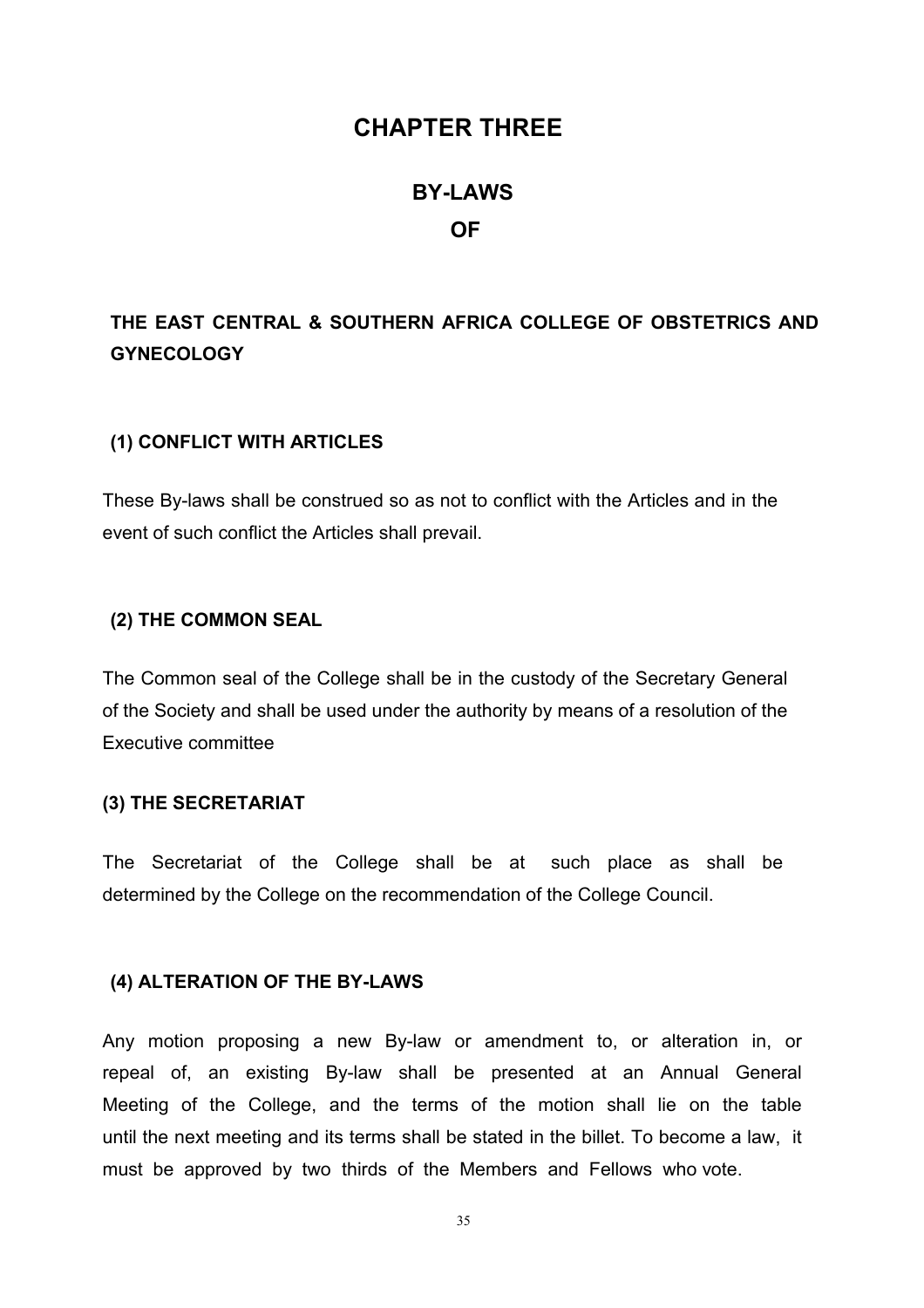## **(5) ANNUAL GENERAL MEETING**

The business to be transacted at an Annual General Meeting shall be:

(i) Such business as by the Statutes or by the Articles or by the By-laws shall for the time being be appointed to be transacted at such meeting and

(ii) To consider any motion brought forward by the Council or by any individual Fellow.

## **(6) ELECTION OF THE COUNCIL**

### **(i) Notification of vacancies**

Not later than on the first day of October of each year during which there is to be an election, a notice shall be given of the forthcoming election, inviting nominations for the vacancies consistent with the provisions of the Articles of the College.

#### (ii) **Election process**

Every vacancy in the number of elected members of the Council shall be filled in the following manner:

(a) Every candidate for membership of the Council shall be a Foundation Fellow, or Fellow and shall be nominated in writing by at least two Foundation Fellows or Fellows. It shall not be competent of a candidate to accept nomination of more than one post at the same time.

(b) Every nomination paper, duly signed by the Proposer, Seconder and Candidate, shall be lodged with the Secretary General or Registrar of the College at or before the Annual General Meeting.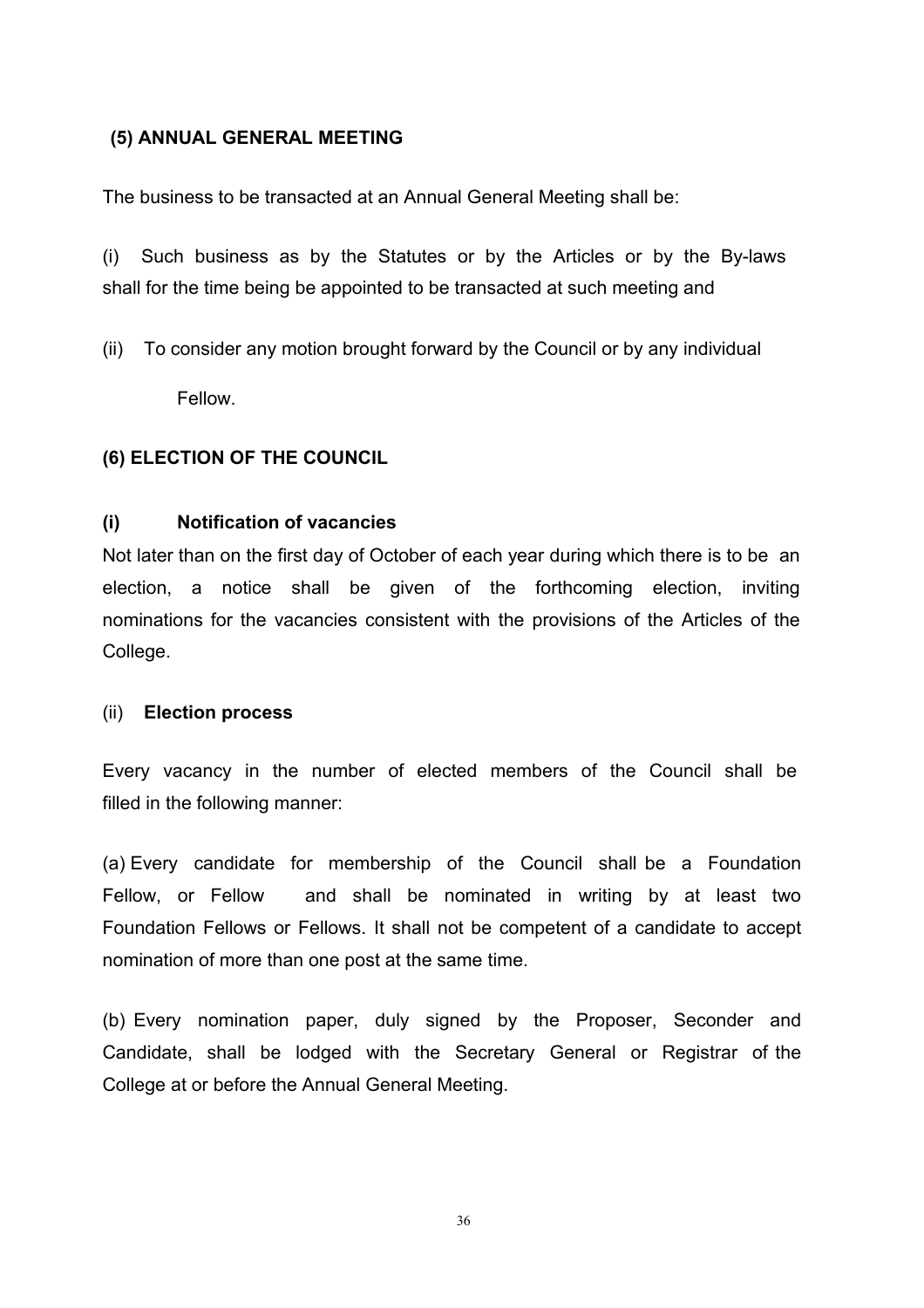(c) Voting papers shall be issued to all paid up Fellows attending the Annual General Meeting.

(d) Foundation Fellows and Fellows eligible to vote, and desiring to do so, shall mark upon the voting paper received by them against the name of each candidate for whom they intend to vote.

(e) Voting papers filled in by the electorate shall be returned to the

Secretary General or Registrar of the College for counting of votes.

(f) Any voting paper, adjudged by the Chairman of the scrutineers, appointed by the President or Vice President at the Annual General Meeting, to be improperly or incorrectly filled in shall be declared invalid.

(g) The votes shall be counted by scrutineers who shall be Members of the College, appointed by the President or Vice President at the Annual General Meeting and shall report to the President or Vice President who shall declare officially which candidates are elected.

 $(h)$  In the event of an equality of votes in any election for membership of the Council and such equality affecting the results of the election, the President, or failing him, the Vice President shall have the casting vote.

(i) The election of new members to the Council as aforesaid shall take place from the close of the ordinary general meeting at which members of the Council, whose such new members are elected to fill, retire from office.

(j) Any casual vacancy on the Council shall be filled by the Council from amongst Fellows of the College and as long as the Council finds it reasonably practicable. Any such Council member appointed to fill a casual vacancy, shall be deemed to have been appointed *ad hoc* to such vacancy, and he shall accordingly hold office only for the remainder of the period for which the vacating member would have retained office, but he shall be eligible for formal election to that post.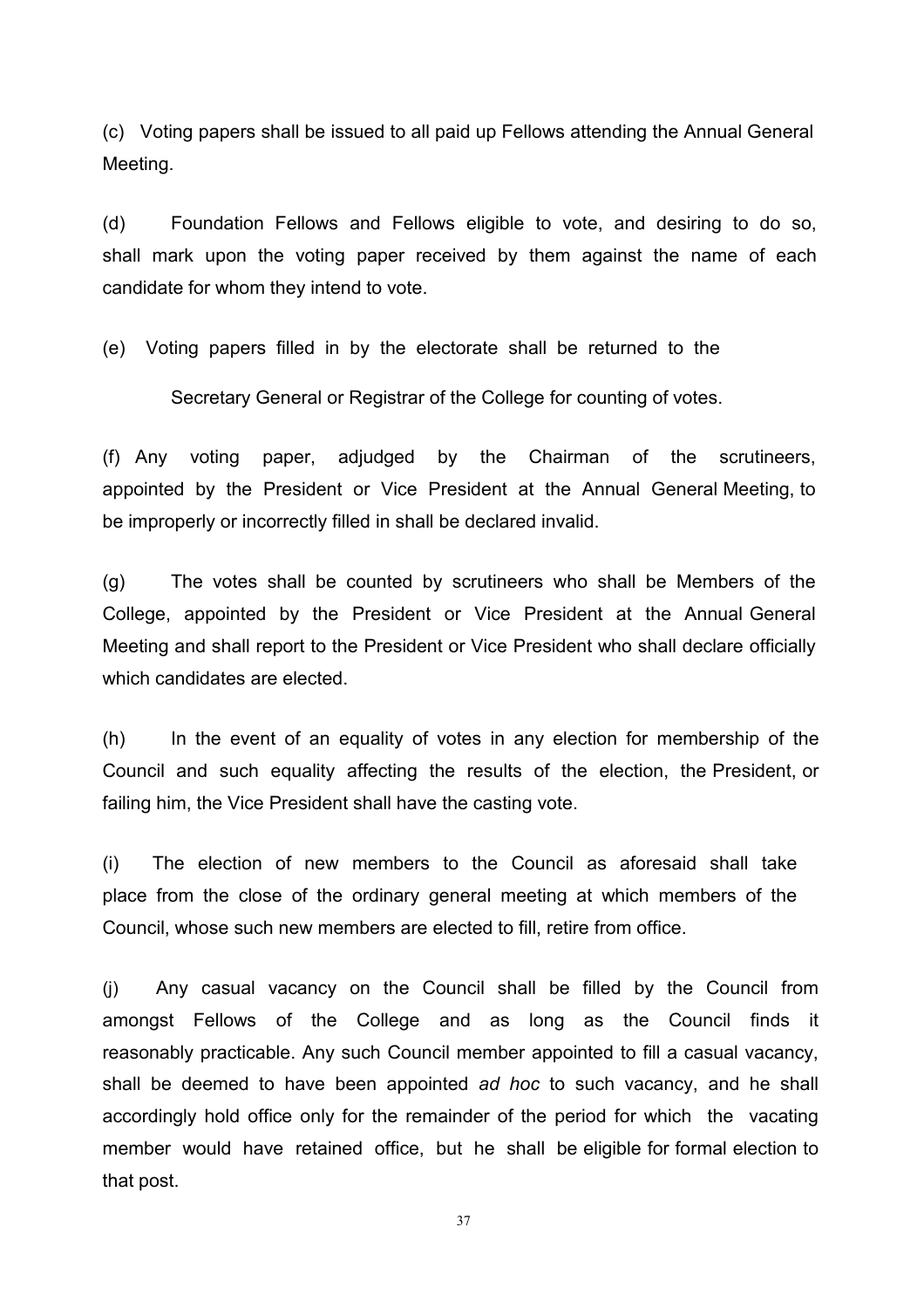## **(7) CESSATION OF COUNCIL MEMBERSHIP:**

A Council member may cease to be member under the following circumstances:

#### i **Resignation from Council**

A Council member may resign by submitting a written resignation letter to the Secretary General. Such resignation shall take effect only after Council has formally accepted it.

#### **ii Failure to honour Council obligations**

A Council member failing to attend three consecutive council meetings for any reason what so ever shall be deemed to have resigned.

Four weeks before the next scheduled Council meeting the Secretary General shall inform in writing the Council member who shall have missed three consecutive meetings of the intent for expulsion.

### **(8) REPLACEMENT OF COUNCIL MEMBER**

A vacancy so created by events in article (7) of these by-laws, shall be filled by a replacement from the respective Constituent Country only if Council deems it necessary for the remainder of the tenure.

### **(9) ELECTION OF MEMBERSHIP OF THE COLLEGE**

Trainees of the College automatically become members after passing the prescribed membership examination of the College. Non-trainees shall follow the process as specified below: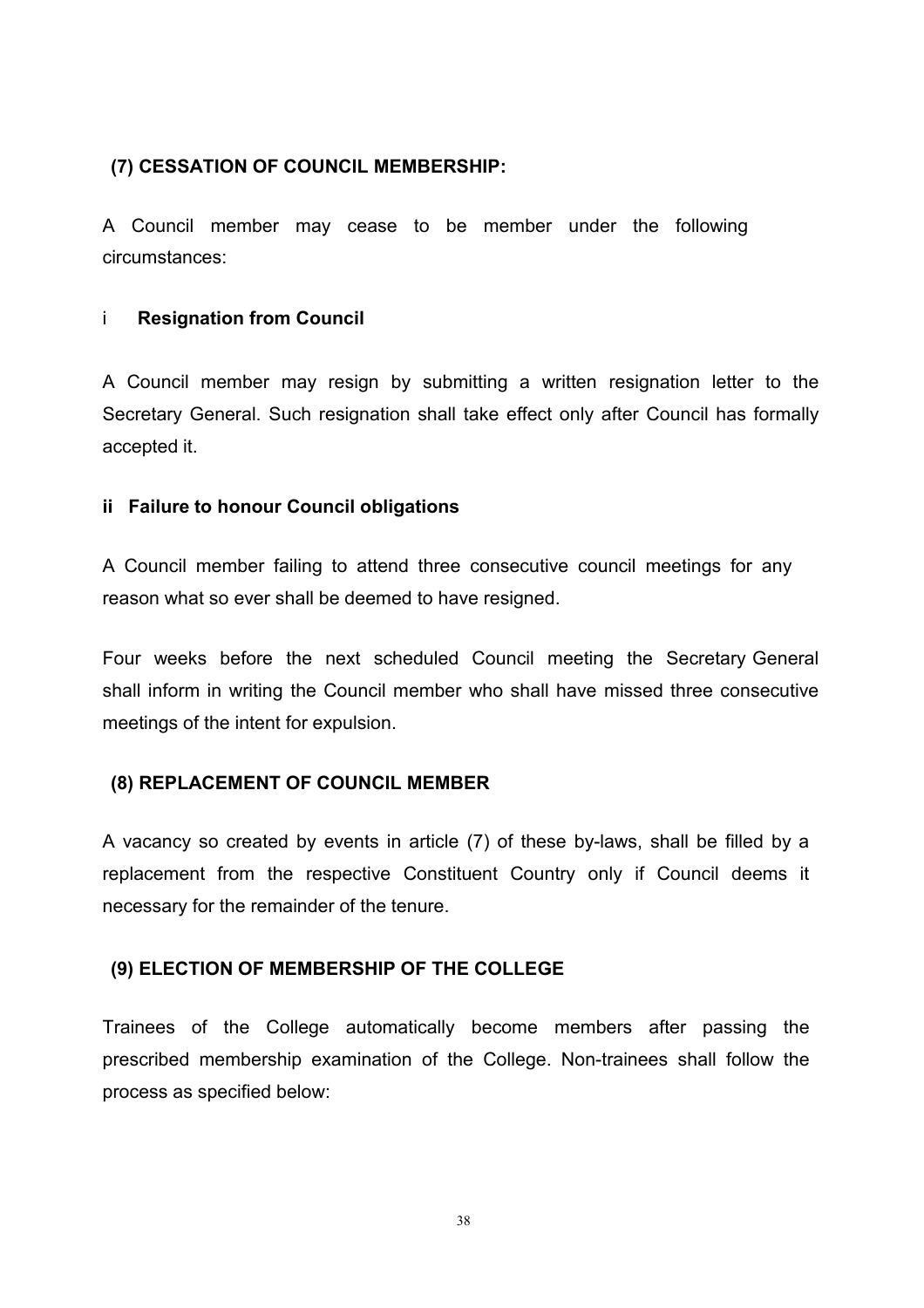## **(i) Member-Specialist**

(a) Shall submit a duly filled application form - for membership to the Secretary

General with a complete up to-date curriculum vitae

 $(b)$  Shall have attained a specialist qualification from a training Institution recognized by the ECSACOG Council

(c) Shall be registered and providing surgical services in any of the

Constituent member countries

(d) The documents submitted shall be processed by the Examinations and

Credentials Committee and election held at a regular Council meeting.

(e) If elected, the Member-Specialist status shall be awarded upon receiving the prescribed Membership entry fees and Annual subscription as reviewed from time to time by Council. The College Registrar shall prepare the appropriate certificate.

(f) A member so elected shall sign and abide by the declaration as stated in **Article 11.0** of this Constitution

### **(ii) Fellow**

- (a) Shall submit a duly filled application form for fellowship to the Secretary General with a complete up to-date curriculum vitae.
- (b) Shall be a Member-Specialist in good standing with the College.
- (c) Shall be registered and providing surgical services in any of the

Constituent member countries.

(d) Shall abide by the declaration as stated in **Article 11.0** of this Constitution.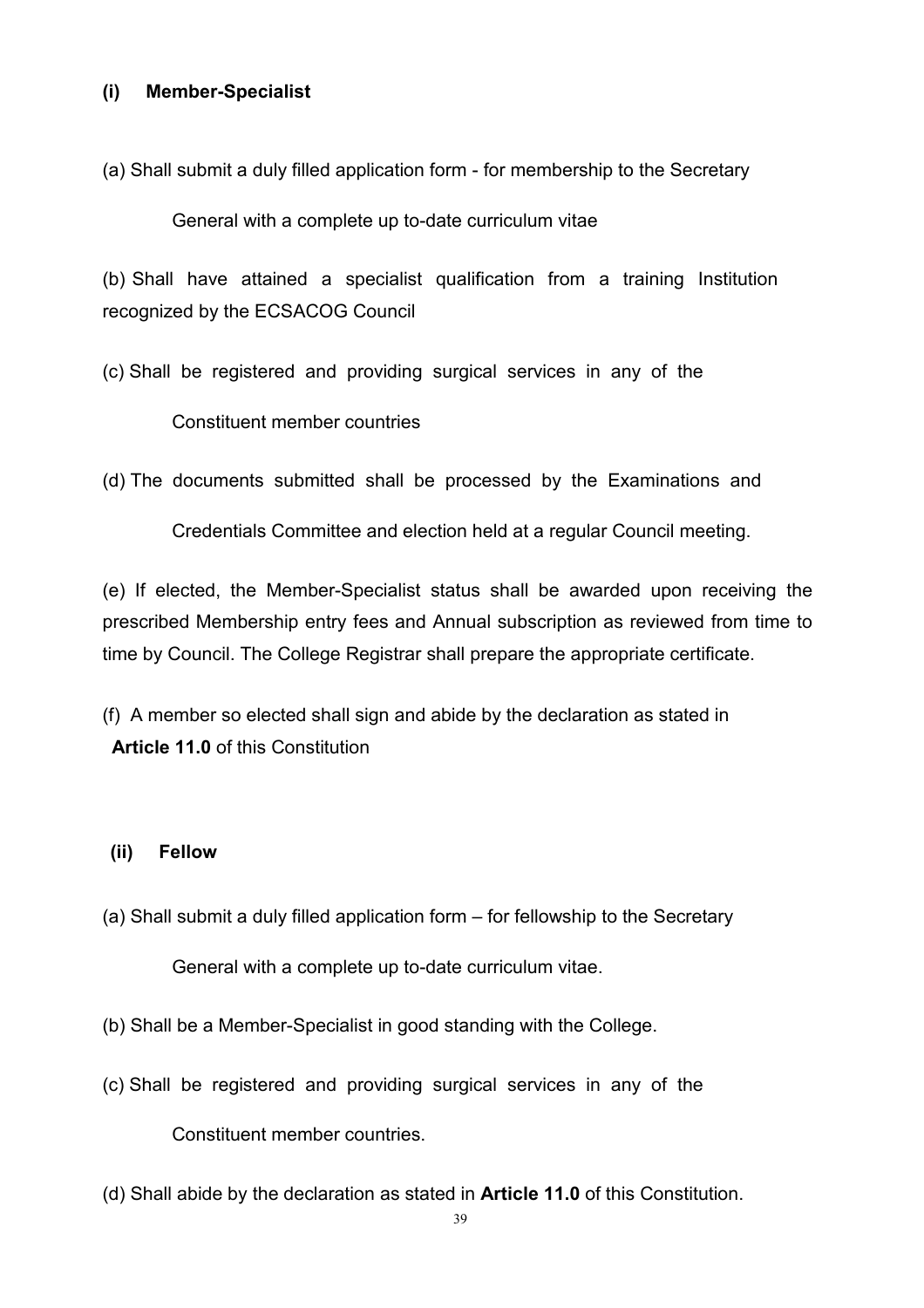(e) The examinations and Credentials Committee shall receive and scrutinizes the required documents of the applicant before making recommendations to Council.

(f) Election shall be held at a regular Council meeting

(g) If elected, the Fellowship status shall be awarded upon receiving the prescribed Fellowship entry fees and Annual subscription as reviewed from time to time by Council.

## **(10) ELIGIBILITY CRITERIA FOR ORDINARY FELLOWSHIP BY ELECTION**

### **Criteria for Ordinary Fellowship by election:**

#### a. **Shall be Registered Obstetrician/Gynecologists** in their home country.

b. Should only be proposed and seconded by **fully paid-up**

#### **Fellows** of the College.

c. Shall be:

- i. A registered ECSACOG Member-Specialist who is fully paidup for at least the previous 5 years and contributed sufficiently to the cause of the College in the form of presentations in ECSACOG scientific sessions, training, examinations, organizing ECSACOG/Local chapter meetings and other activities that Council may deem relevant to the College Objectives. **OR**
- ii. Obstetricians/Gynecologists with at least 10 years of active Obstetrics/Gynaecological practice after qualification and 3 or more verifiable scientific presentations at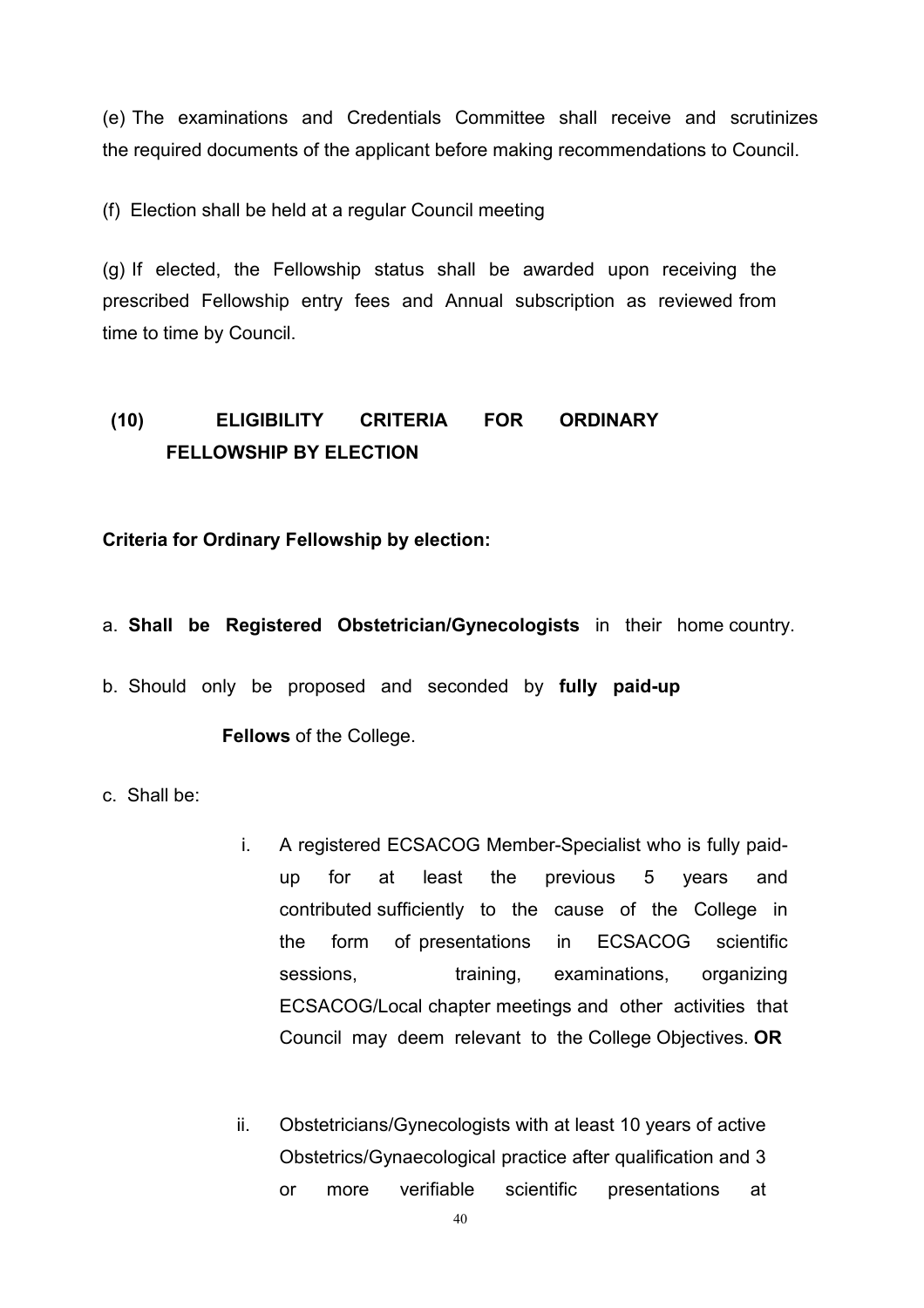d. If elected such a Fellow shall be required to pay fellowship fee and Fellowship Register entry fee as may be prescribed from time to time by Council.

## **(11) PROCEDURE FOR ELECTION OF ASSOCIATE AND AFFILIATE MEMBERS:**

1. Associate and Affiliate members shall submit their application through the respective Country Representatives.

2. The examinations and credentials committee shall receive and scrutinizes the required documents of the applicants before making recommendations to Council.

3. Applications shall be approved or rejected at regular Council meetings only.

4. **ONLY** applications fulfilling **ALL** the stipulated criteria shall be eligible for consideration by Council.

#### **(12) COMMITTEES**

(i) There shall be three standing committees as set out in **Article 7 section 7.3**

- (a) The Examinations and Credentials Committee.
- (b) The Finance and General Purposes Committee.
- (c) The Education, Scientific and Research Committee.

(ii) In addition, sectional committees shall be appointed to assist and advise the President and Council in matters pertaining to specialties and sub specialties within the broad areas of Obstetrics and Gynaecology as per **Article 6**.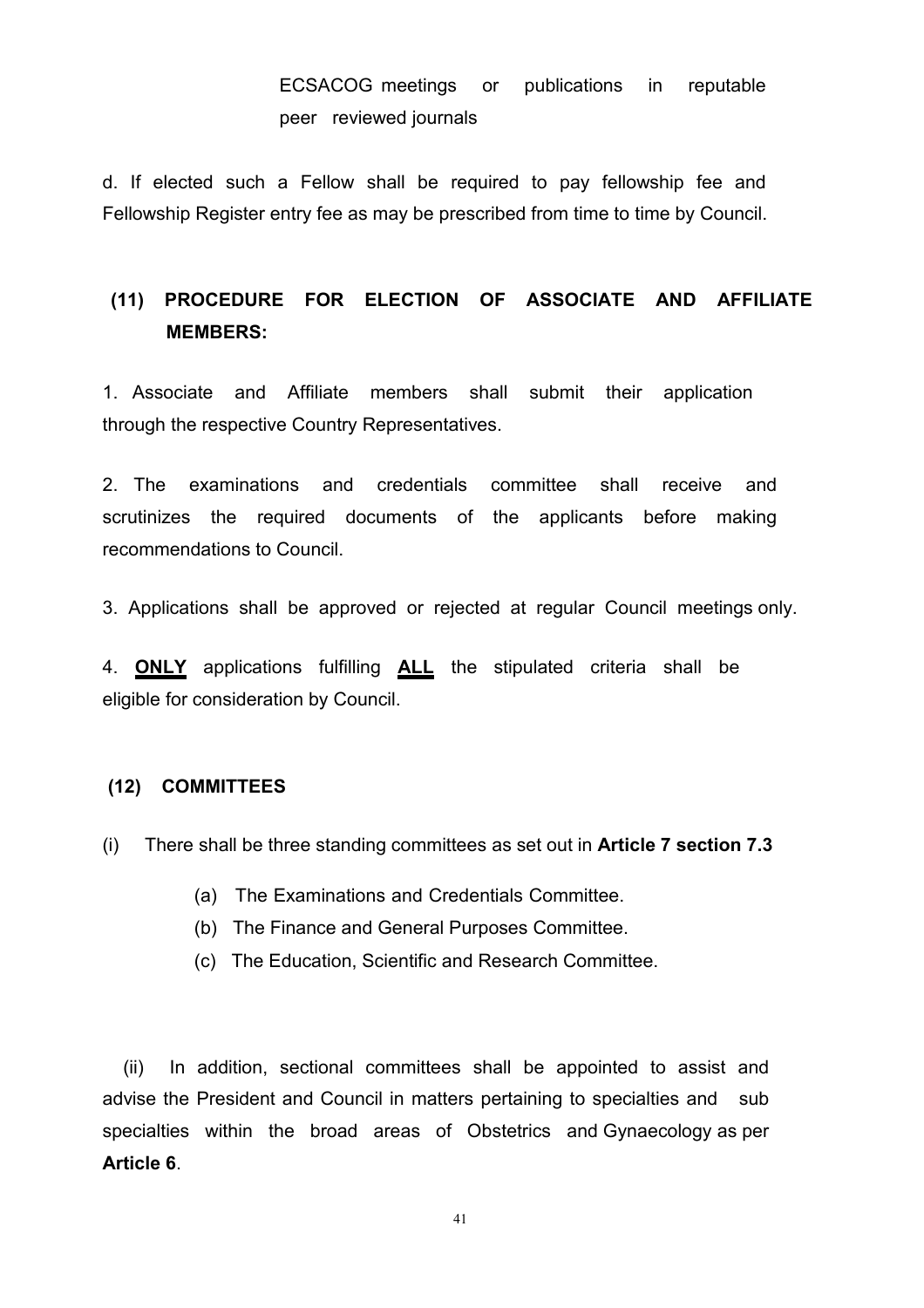(iii) Any committee appointed by the Council shall, in the exercise of the powers delegated to it, conform to any regulations or directions, which the Council may from time to time make or give its guidance.

 $(iv)$  Insofar as the Council authorizes the appointment of any committee other than a standing committee, such a committee shall be elected by the members of the relevant specialty or subspecialty and shall take office at the close of the Annual General meeting immediately succeeding their election.

 $(v)$  All committees, or subcommittees, shall be entitled to co-opt additional members with the consent and approval of the President and Council and such co-<br>opted members may be persons who are not Members or Fellows of the College. Co-opted members of any committee or subcommittee shall not exceed one fourth of the total membership of that committee.

#### **(13) EXAMINERS**

(i) The Council shall have the right to appoint a panel of examiners, from which the Examination and Credentials Committee shall select the examiners to act at each examination.

(ii) The examiners shall enquire into and test the knowledge and competence of candidates for the Membership and Fellowship of the College, in accordance with the Articles, By-laws and Regulations laid down for each examination and shall submit their reports to the College Council.

(iii) All reports by examiners on candidates shall be regarded as confidential and privileged information for the College.

(iii) The Council, on the recommendation of the Examinations and Credentials Committee, shall from time-to-time fix honoraria and fees for examiners.